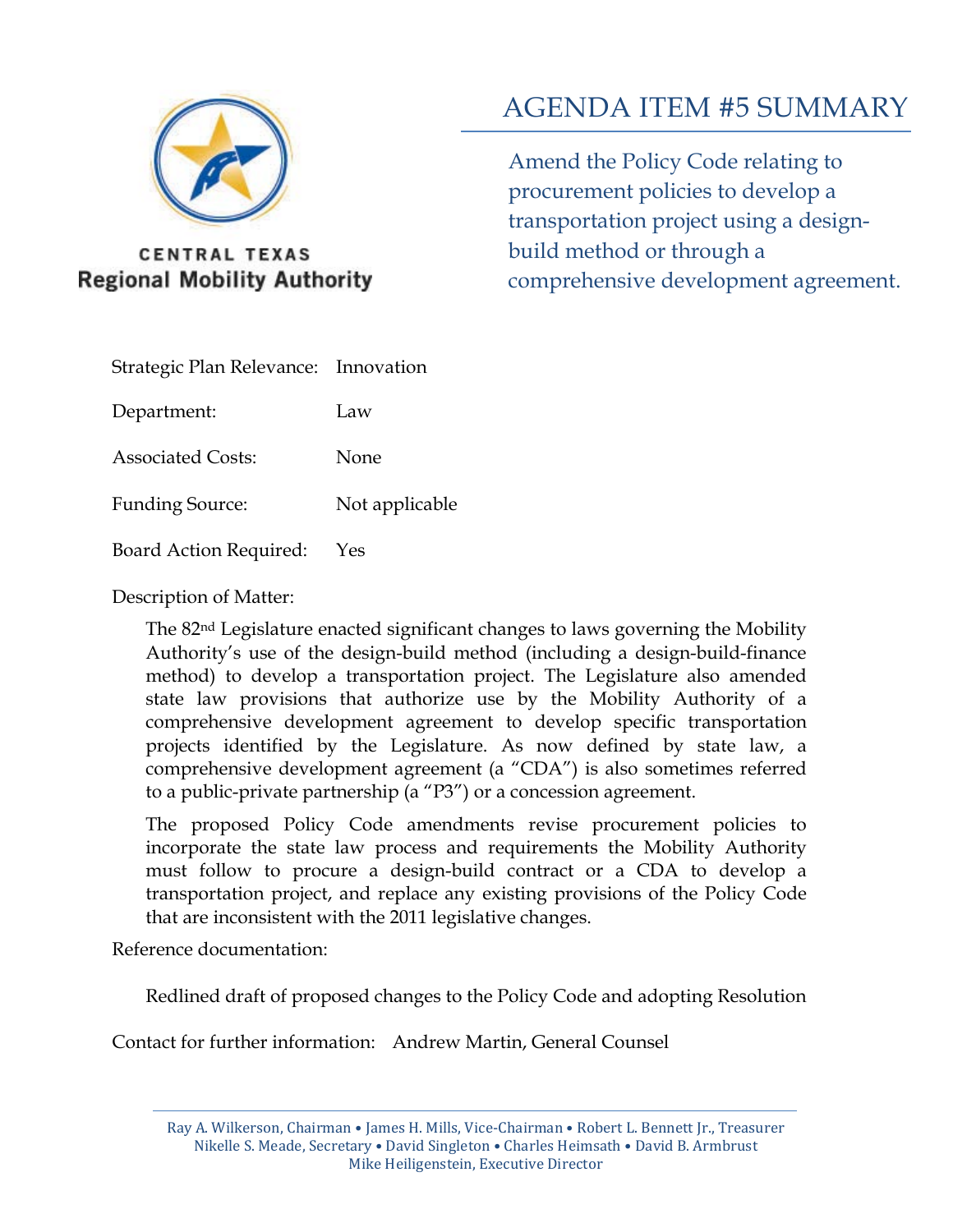# **Attachment "A" to Resolution 12-\_\_\_\_**

SECTION 1. Article 7, Chapter 4, Policy Code is amended to read as follows:

# **Article 7. DESIGN-BUILD CONTRACT; COMPREHENSIVE DEVELOPMENT AGREEMENT**

Subchapter A.DESIGN-BUILD PROCUREMENT

# **401.300 Design-Build Contract for a Transportation Project**

(a) The authority may use the design-build method to procure the design, construction, financing,

expansion, extension, related capital maintenance, rehabilitation, alteration, or repair of a

transportation project. In using the design-build method and in entering into a contract for the

services of a design-build contractor, the authority and the design-build contractor shall follow the

- procedures and requirements of this subchapter.
- (b) The authority may enter into not more than two design-build contracts in any fiscal year.
- (c) A design-build contract under this subchapter may not grant to a private entity:
- (1) a leasehold interest in the transportation project; or
- (2) the right to operate or retain revenue from the operation of the transportation project.

#### **401.301 Definitions**

- In this subchapter:
- (1) "Design-build contractor" means a partnership, corporation, or other legal entity or team that includes an engineering firm and a construction contractor qualified to engage in the construction of transportation projects in this state.
- (2) "Design-build method" means a project delivery method by which the authority contracts with a single entity to provide both design and construction services for the construction, rehabilitation, alteration, or repair of a transportation project.

#### **401.302 Procurement Process**

(a) The authority must solicit proposals for a design-build contract under this subchapter.

 (b) The Professional Services Procurement Act, Chapter 2254, Government Code, does not apply to a design-build contract.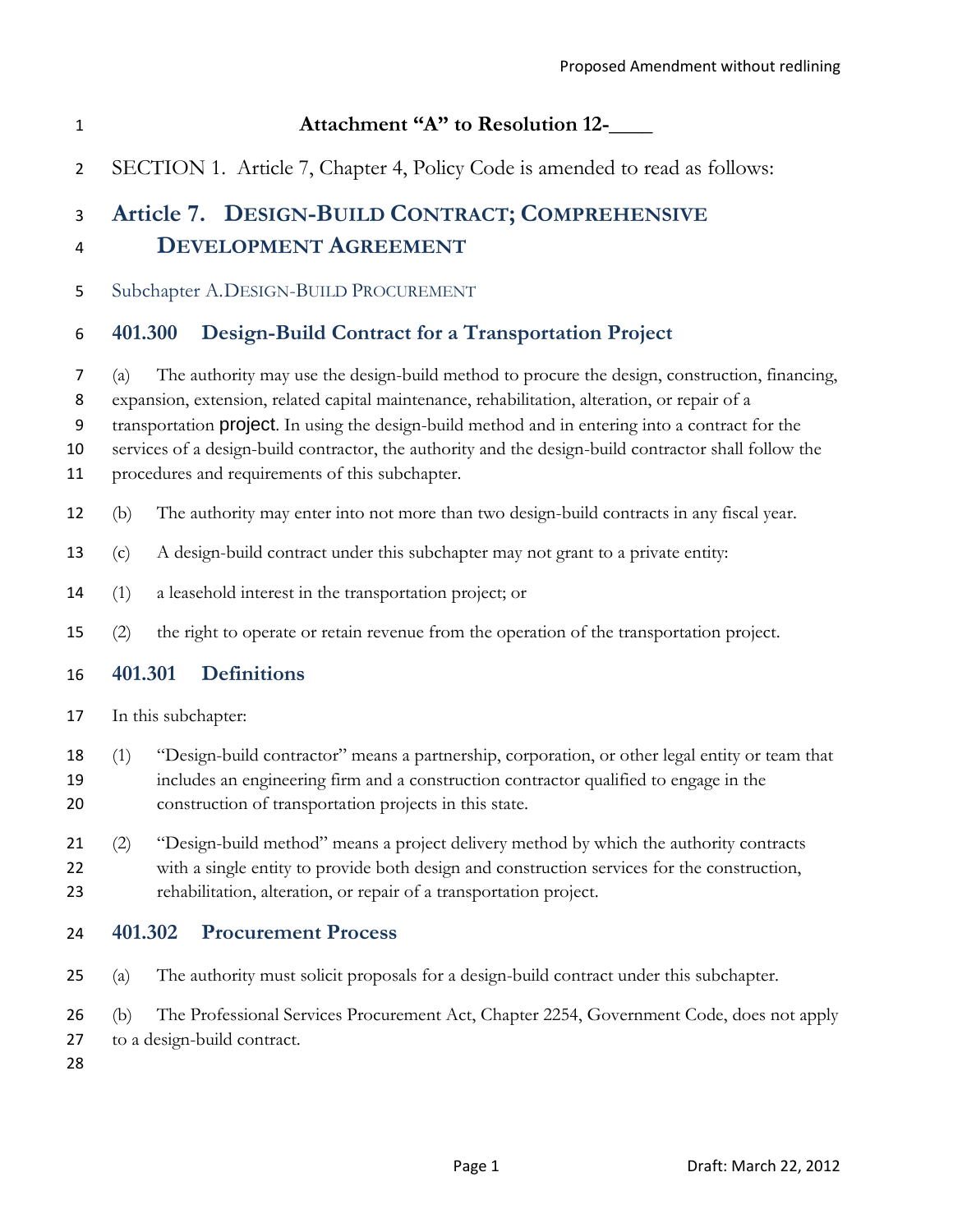# **401.303 Use of Engineer or Engineering Firm and Other Professional Services**

(a) The authority must select or designate an engineer or a qualified engineering firm that is

independent of the design-build contractor to act as the authority's representative during the

procurement of a design-build contract.

- (b) The engineer representative selected or designated under this section may be:
- (1) an engineer that is an employee of the authority;
- (2) the authority's general engineering consultant, if any; or

 (3) a qualified engineer or engineering firm hired by the authority pursuant to the Professional Services Procurement Act, Chapter 2254, Government Code.

 (c) The authority must provide or contract for, independently of the design build contractor, the following services as necessary for acceptance of the transportation project by the authority:

- (1) inspection services;
- (2) construction materials engineering and testing; and

(3) verification testing services.

 (d) The authority shall ensure that the engineering services contracted for under this section are selected based on demonstrated competence and qualifications, in accordance with applicable law.

#### <span id="page-2-0"></span>**401.304 Requests for Qualifications**

 (a) The authority must solicit proposals for a design-build contract by issuing a Request for Qualifications ("RFQ").

 (b) The authority shall publish a notice advertising the issuance of the RFQ in the *Texas Register* and on the authority's website, and shall publish the RFQ on the authority's website.

- 23 (c) An RFQ issued under this subchapter shall include:
- (1) information regarding the proposed project's location, scope, and limits;
- (2) information regarding funding that may be available for the project and a description of the financing to be requested from the design-build contractor, as applicable;
- (3) criteria that will be used to evaluate the proposals, which must include a proposer's qualifications, experience, technical competence, and ability to develop the project;
- (4) the relative weight given to the criteria; and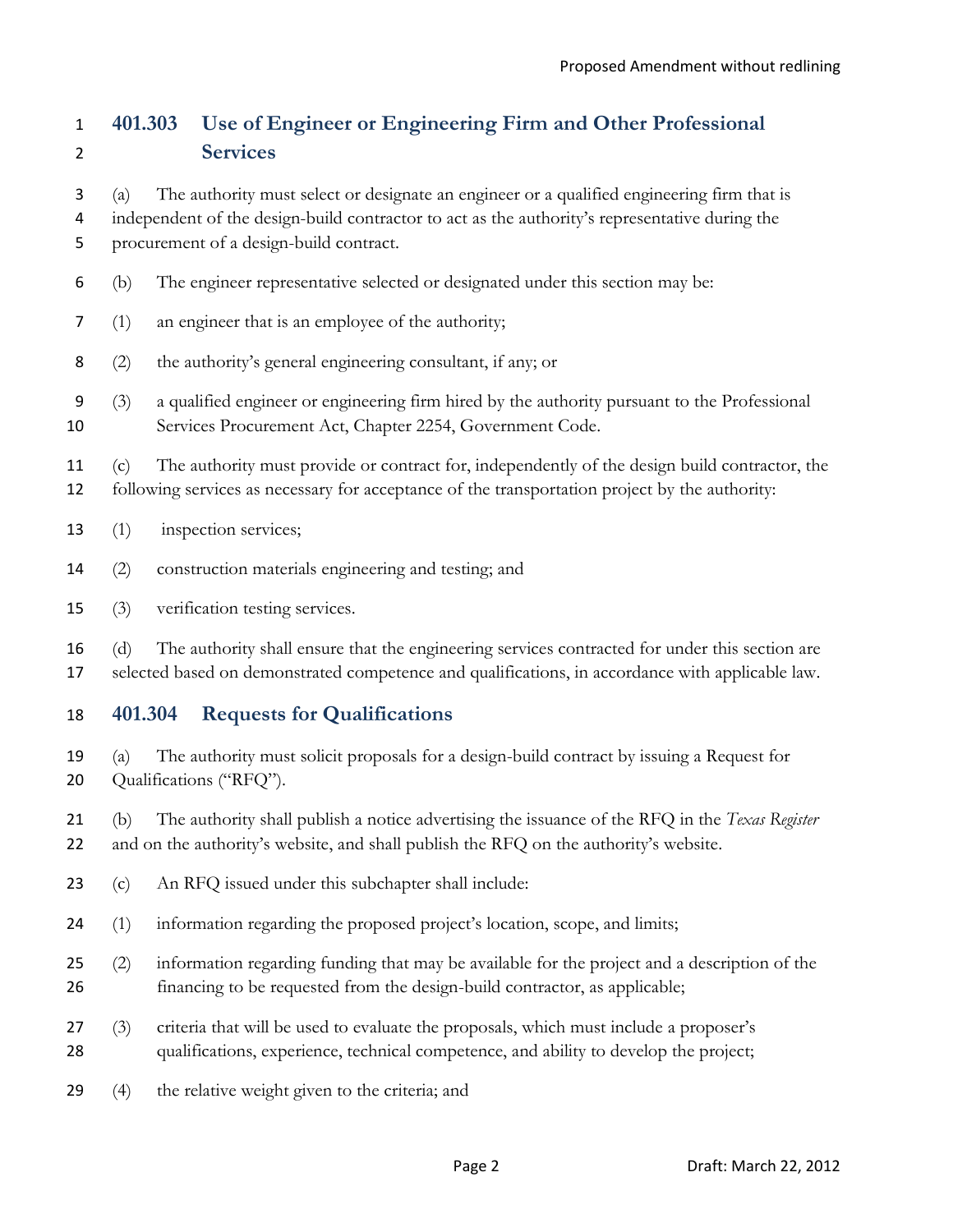(5) the deadline by which proposals must be received by the authority.

#### **401.305 Withdrawal of an RFQ**

The authority may withdraw an RFQ at any time.

#### <span id="page-3-0"></span>**401.306 Evaluation of Responses to an RFQ**

- (a) If the authority receives only one responsive proposal to an RFQ, the authority shall terminate the procurement.
- (b) The authority shall evaluate each qualifications statement received in response to an RFQ based on the criteria identified in the request.
- (c) The authority may interview responding proposers.
- (d) Based on the evaluation of qualifications statements and interviews, if any, the authority shall qualify or short-list at least two, but no more than five, proposers to submit detailed proposals.
- **401.307 Requests For Detailed Proposals**
- (a) The authority shall issue a request for detailed proposals ("RFDP") to proposers qualified or short-listed under Section [401.306.](#page-3-0)
- (b) Before issuing an RFDP under this section, the authority may issue a draft RFDP to the proposers eligible under Subsection (a) for purposes of receiving their input.
- (c) An RFDP must include:
- (1) information on the overall project goals;
- (2) the authority's cost estimates for the design-build portion of the work;
- (3) materials specifications;
- (4) special material requirements;
- 22 (5) a schematic design approximately 30 percent complete;
- (6) known utilities, provided that the authority is not required to undertake an effort to locate utilities;
- (7) quality assurance and quality control requirements;
- 26 (8) the location of relevant structures;
- (9) notice of authority rules or goals relating to awarding contracts to disadvantaged businesses;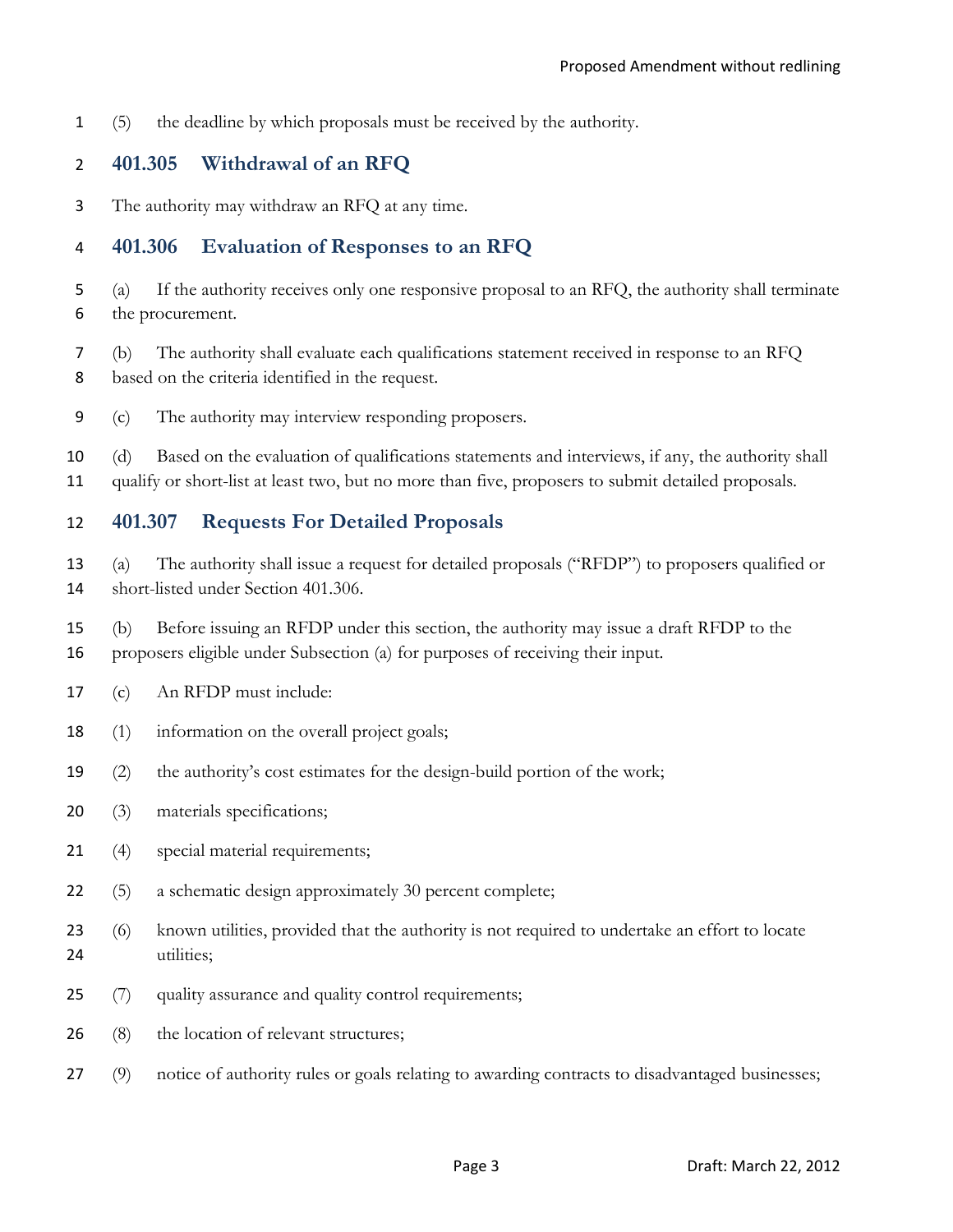- (10) available geotechnical or other other information related to the project;
- 2 (11) the status of any environmental review of the project;
- (12) detailed instructions for preparing the technical proposal required by Section [401.309,](#page-4-0) including a description of the form and level of completeness of drawings expected;
- (13) the relative weighting of the technical and cost proposals required by this section and the formula by which the proposals will be evaluated and ranked, provided that the formula shall allocate at least 70 percent of the weighting to the cost proposal;
- (14) the criteria and weighting for each element of the technical proposal;
- (15) the risks and costs that should be assumed by the design-build contractor, including
- (A) all risks and costs associated with:
- (i) scope changes and modifications, as requested by the authority;
- 12 (ii) unknown or differing site conditions;
- (iii) environmental clearance and other regulatory permitting for the project; and
- (iv) natural disasters and other force majeure events; and
- (B) all costs associated with property acquisition, excluding costs associated with acquiring a temporary easement or work area associated with staging or construction for the project;
- (16) a general form of the design-build contract that the authority proposes if the terms of the contract may be modified as a result of negotiations prior to contract execution; and
- (17) the deadline established by Section [401.310](#page-5-0) by which responses to the RFDP must be received.
- **401.308 Alternative Technical Concepts**
- (a) The authority may provide for the submission of alternative technical concepts by a proposer in the response to the RFDP.
- (b) If the authority provides for the submission of alternative technical concepts, the authority must prescribe the process for notifying a proposer whether the proposer's alternative technical concepts are approved for inclusion in a technical proposal.
- <span id="page-4-0"></span>**401.309 Separate Technical and Cost Proposals**
- (a) Each response submitted to an RFDP shall include a sealed technical proposal and a separate sealed cost proposal.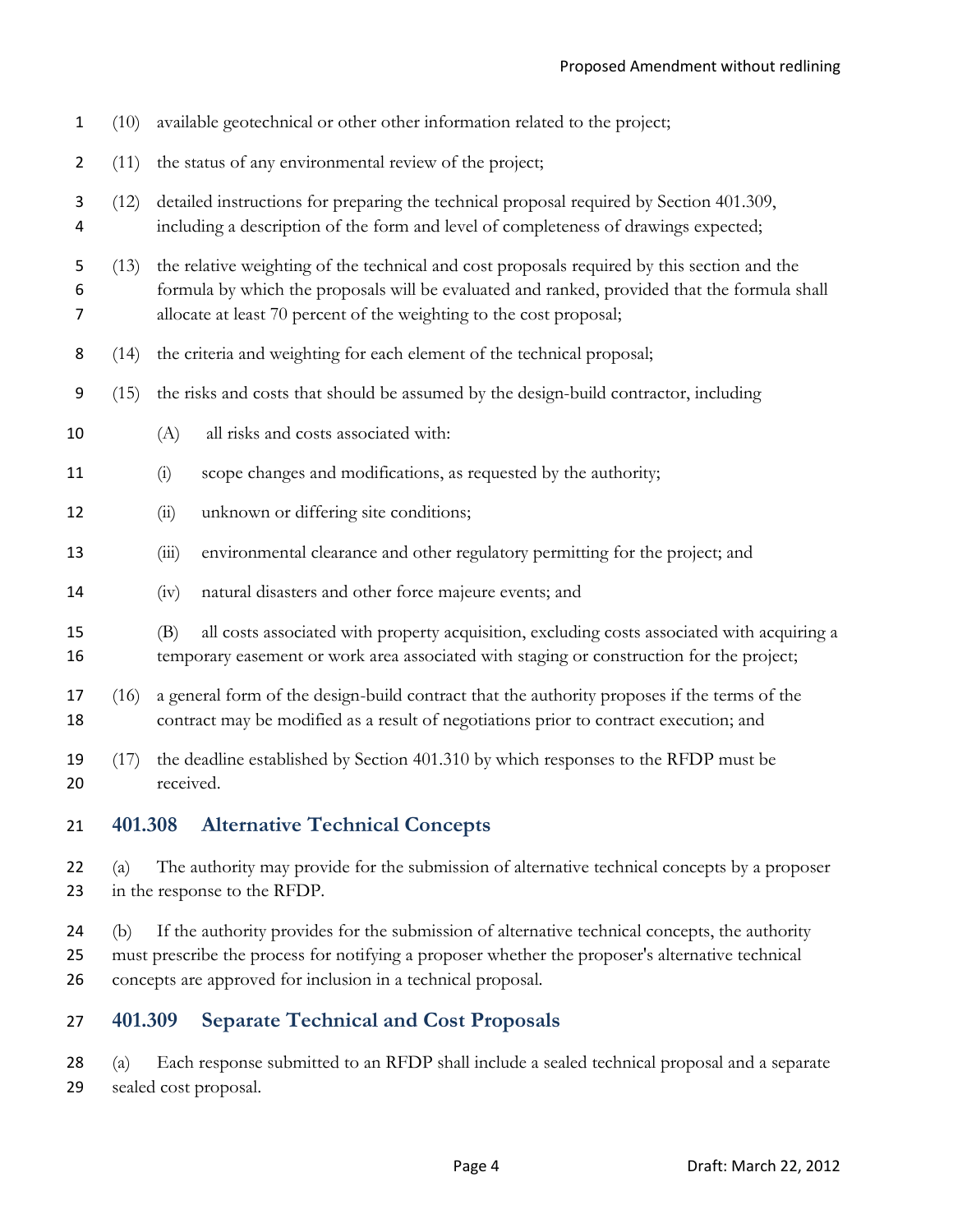- (b) The technical proposal must address:
- (1) the proposer's qualifications and demonstrated technical competence, provided that the proposer shall not be requested to resubmit any information that was submitted and evaluated pursuant to Section [401.304;](#page-2-0)
- (2) the feasibility of developing the project as proposed, including identification of anticipated problems;
- (3) the proposed solutions to anticipated problems;
- (4) the ability of the proposer to meet schedules;
- (5) the conceptual engineering design proposed; and
- (6) any other information requested by the authority.
- (c) The cost proposal must include:
- (1) the cost of delivering the project;
- (2) the estimated number of days required to complete the project; and
- (3) any terms for financing for the project that the proposer plans to provide.

#### <span id="page-5-0"></span>**401.310 Deadline for Response to RFDP**

- The authority shall establish a time, date, and location for submittal of a response to an RFDP,
- 17 which deadline shall be no later than the  $180<sup>th</sup>$  day after the RFDP is issued to each proposer
- qualified or short-listed under Section [401.306.](#page-3-0)

#### **401.311 Withdrawal of an RFDP**

- (a) The authority may withdraw a RFDP at any time prior to the submission deadline for detailed proposals. In such event the authority shall have no liability to the entities chosen to submit detailed
- proposals.
- 23 (b) If the authority provides for the submission of ATCs and/or VACs, the authority shall
- establish a process for submission and review of ATCs and/or VACs prior to submission of a
- technical proposal. Only those ATCs and/or VACs approved by the authority may be included in an
- 26 entity's technical proposal. The authority shall notify a proposer whether its ATCs and/or VACs are
- approved for inclusion in the technical proposal.
- (c) The authority may conduct meetings with or interview proposers submitting a response to an RFDP.
-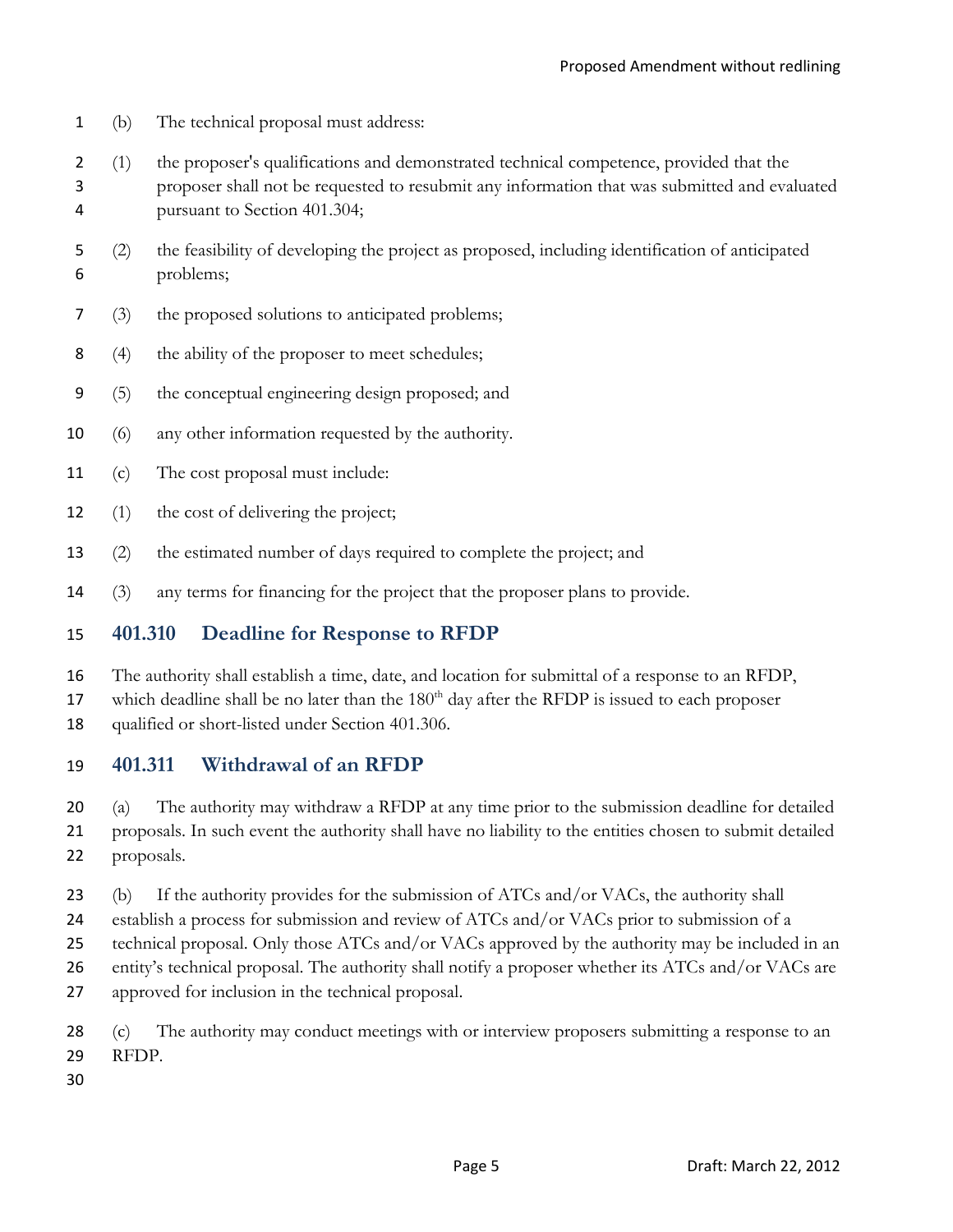#### **401.312 Unapproved Changes to Team**

- The authority may reject as nonresponsive a proposal from a proposer qualified or short-listed
- under Section [401.306](#page-3-0) that makes a significant change to the composition of the proposer's design-
- build team as initially submitted if that change was not approved by the authority as provided in the
- RFQ.

# <span id="page-6-0"></span>**401.313 Evaluation and Ranking of Responses to an RFDP**

- (a) The authority shall first open, evaluate, and score each responsive technical proposal
- submitted on the basis of the criteria described in the RFDP and assign points on the basis of the weighting specified in the request for detailed proposals.
- (b) After completing the scoring required by Subsection (a), the authority shall subsequently open,
- evaluate, and score each cost proposal based on criteria set forth in the RFDP and assign points on
- the basis of the weighting specified in the request for detailed proposals. The authority shall rank
- the proposers in accordance with the formula provided in the request for detailed proposals.
- (c) The authority shall then rank the proposers in accordance with the formula provided in the RFDP.

# <span id="page-6-1"></span>**401.314 Stipend for Unsuccessful Proposers**

 (a) Pursuant to the provisions of the RFDP, the authority shall pay an unsuccessful proposer that submits a responsive proposal to the RFDP a stipend for work product contained in the proposal. The stipend must be specified in the initial RFDP in an amount of at least two-tenths of one percent of the contract amount, but may not exceed the value of the work product contained in the proposal 21 to the authority. In the event the authority determines that the value of the work product is less than the stipend amount, the authority must provide the proposer with a detailed explanation of the valuation, including the methodology and assumptions used in determining value.

- (b) After payment of the stipend, the authority may make use of any work product contained in the unsuccessful proposal, including the techniques, methods, processes, and information contained in the proposal.
- (c) The use by the authority of any design element contained in an unsuccessful proposal is at the sole risk and discretion of the authority and does not confer liability on the recipient of the stipend under this section.
- (d) The authority may provide in the RFDP for the payment of a partial stipend in the event a
- procurement is terminated prior to securing project financing and execution of a design-build
- contract.
-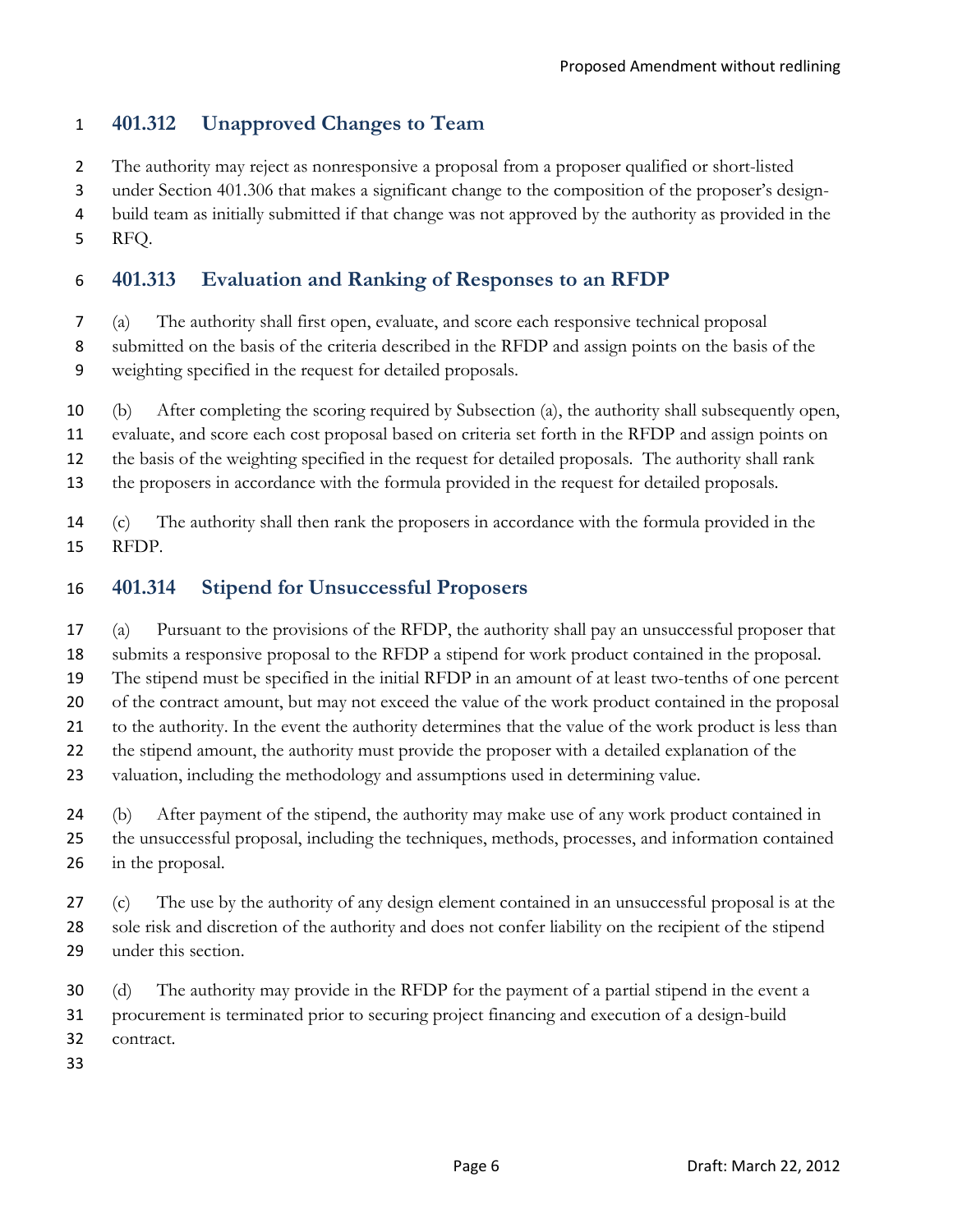#### **401.315 Contract Negotiations**

 (a) After ranking the proposers under Section [401.313,](#page-6-0) the authority shall first attempt to negotiate a contract with the highest-ranked proposer.

 (b) If the authority is unable to negotiate a satisfactory contract with the highest-ranked proposer, the authority shall, formally and in writing, end all negotiations with that proposer and proceed to negotiate with the next proposer in the order of the selection ranking until a contract is reached or negotiations with all ranked proposers end.

 (c) If the authority has committed in the RFDP to paying a stipend to unsuccessful proposers in accordance with Section [401.314,](#page-6-1) the authority may include in the negotiations alternative technical concepts proposed by other proposers.

(d) The authority may establish a deadline for the completion of negotiations with a proposer for

a design-build contract. If a design-build contract has not been executed by that deadline, the

authority may terminate the negotiation under Subsection (b) or, at its discretion, may extend the

deadline for negotiating a design-build contract with that proposer.

 (e) Notwithstanding the foregoing, the authority may terminate the procurement process at any time upon a determination that continuation of the process or development of a project through a

design-build contract is not in the authority's best interest. If the procurement process is terminated

after the deadline for responses to the RFDP under Section [401.310,](#page-5-0) the authority shall have no

liability to any proposer other than paying the stipend in accordance with the terms of Section

[401.314.](#page-6-1)

# **401.316 Performance and Payment Security**

- (a) The authority shall require a design-build contractor to provide:
- 23 (1) a performance and payment bond;
- (2) an alternative form of security; or
- (3) a combination of a performance and payment bond and alternative security.
- (b) Except as provided by Subsection (c), a performance and payment bond, alternative form of

security, or combination of the forms of security shall be in an amount equal to the cost of

- 28 constructing or maintaining the project.
- (c) If the authority determines that it is impracticable for a private entity to provide security in the amount described by Subsection (b), the authority shall set the amount of the security.

 (d) A performance and payment bond is not required for the portion of a design-build contract that includes design services only.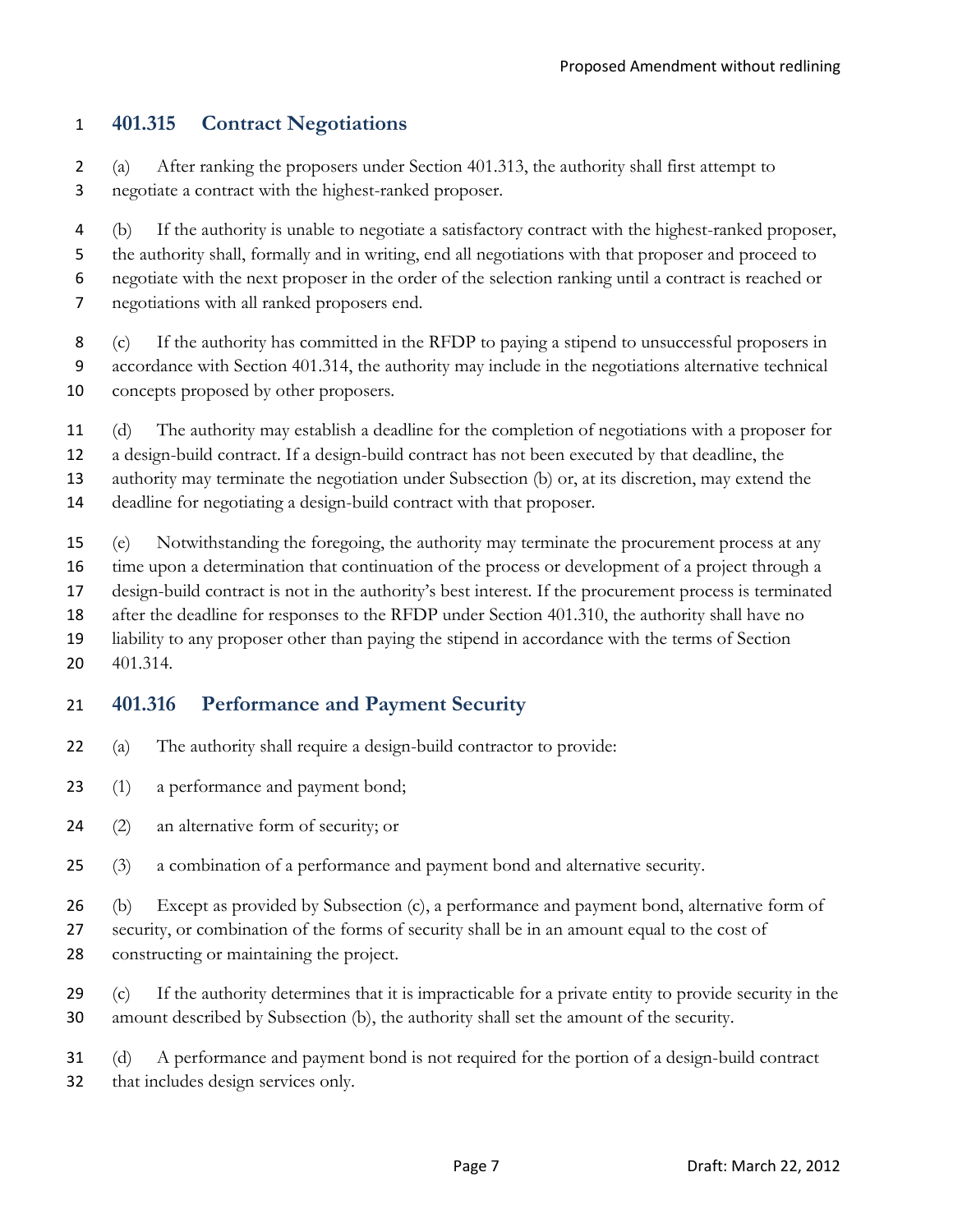- (e) The authority may require one or more of the following alternative forms of security:
- (1) a cashier's check drawn on a financial entity specified by the authority;
- (2) a United States bond or note;
- (3) an irrevocable bank letter of credit drawn from a federal or Texas chartered bank; or
- (4) any other form of security determined suitable by the authority.
- Subchapter B.COMPREHENSIVE DEVELOPMENT AGREEMENTS

#### **401.350 Comprehensive Development Agreement Allowed**

(a) The authority may enter into a comprehensive development agreement (a "CDA") for a

- transportation project authorized by state law in accordance with requirements and procedures established by this subchapter.
- (b) The authority may enter into a CDA with a private entity that, at a minimum:
- (1) provides for the design and construction of a transportation project;
- (2) may provide for the financing, acquisition, maintenance, or operation of a transportation project; and
- (3) entitles the private entity to:
- (A) a leasehold interest in the transportation project; or
- (B) the right to operate or retain revenue from the operation of the transportation project.
- (c) The authority may negotiate provisions relating to professional and consulting services provided in connection with a CDA.

#### **401.351 Confidentiality of Negotiations for a CDA**

(a) The authority shall use its best efforts to protect the confidentiality of information made

- 22 confidential by Sections 370.307 and 371.052(d), Transportation Code, as established by state law and detailed in Subsection (b).
- (b) The following information in the possession of the authority or its agents is confidential, is not subject to disclosure, inspection, or copying under Chapter 552, Government Code, and is not subject to disclosure, discovery, subpoena, or other means of legal compulsion for its release until a final contract for a proposed CDA project is entered into:
- (1) all or part of a proposal submitted by a private entity for a CDA, except: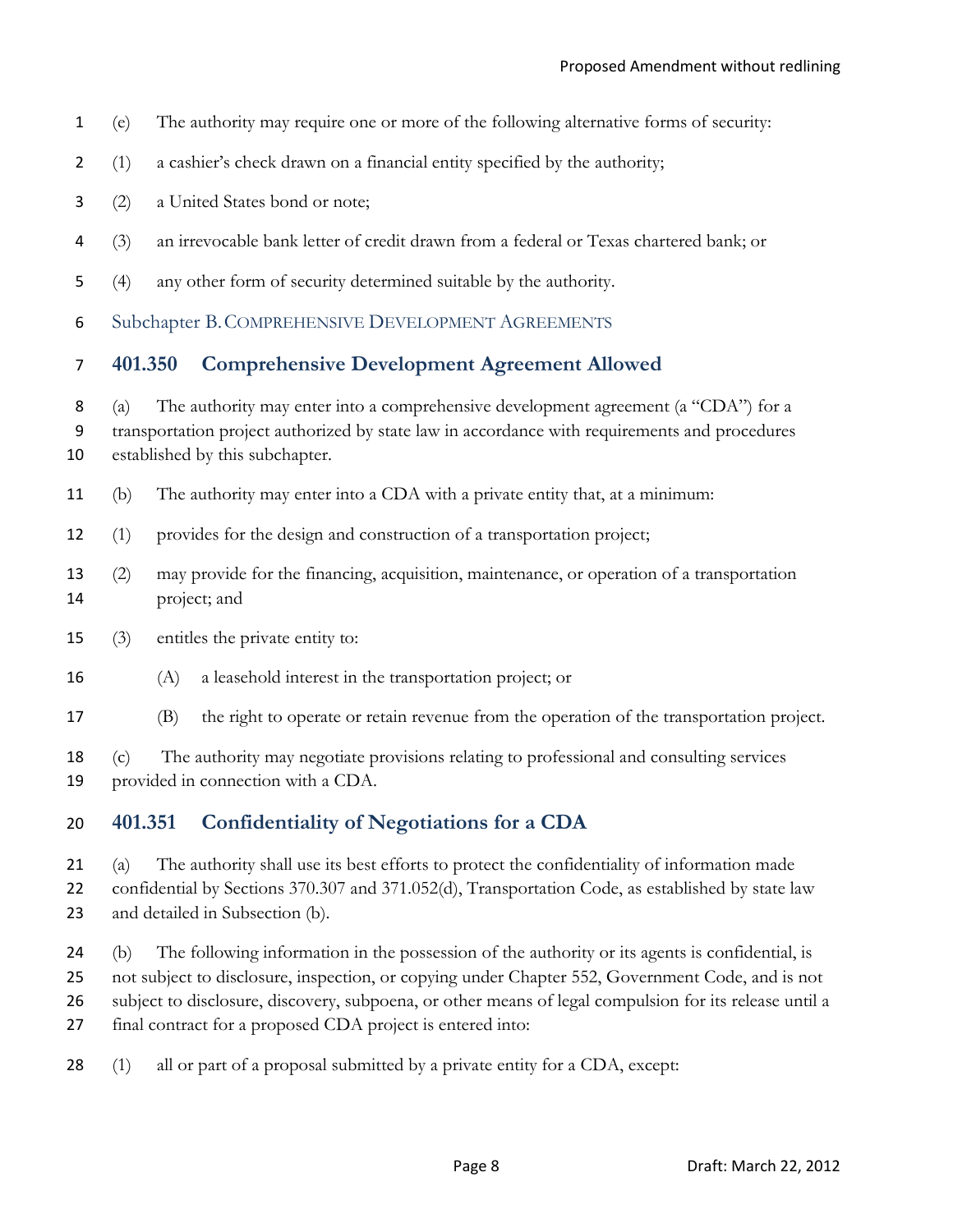- (A) information regarding the proposed transportation project's location, scope, and limits; and
- (B) information regarding the proposing private entity's qualifications, experience, technical competence, and capability to develop the project;
- (2) supplemental information or material submitted by a private entity in connection with a proposal submitted under this subchapter; and
- (3) information created or collected by an authority or its agent during consideration of a proposal submitted under this subchapter, including without limitation financial forecasts and traffic and revenue reports prepared by or for the authority before the authority enters into a CDA.
- (c) After the authority completes its final ranking of proposals under Section [401.358,](#page-12-0) the final rankings of each proposal under each of the published criteria are not confidential.
- (d) After the authority enters into a CDA, financial forecasts and traffic revenue reports prepared by or for the authority before it entered into the CDA are public information.

# **401.352 Competitive Procurement Process for a CDA**

- (a) The authority may consider an unsolicited proposal to enter into a CDA or may solicit proposals for a CDA in accordance with this subchapter.
- (b) The competitive bidding requirements for highway projects as specified under Chapter 223,
- Transportation Code, and Chapter 2254, the Texas Professional Services Procurement Act,
- Government Code, do not apply to a CDA.

# <span id="page-9-0"></span>**401.353 Filing an Unsolicited Proposal for a CDA**

- (a) An unsolicited proposal for a CDA filed with the authority shall comply with the requirements and procedures established by this section.
- <span id="page-9-1"></span>24 (b) An unsolicited proposal filed with the authority must include a \$20,000.00 non-refundable review fee payable to the authority.
- (c) An unsolicited proposal must also include the following information:
- (1) the proposed transportation project location, scope, and limits;
- (2) information regarding the proposing private entity's qualifications, experience, technical competence, and capability to develop the project;
- (3) a proposed financial plan for the proposed project that includes, at a minimum:
- (A) projected project costs;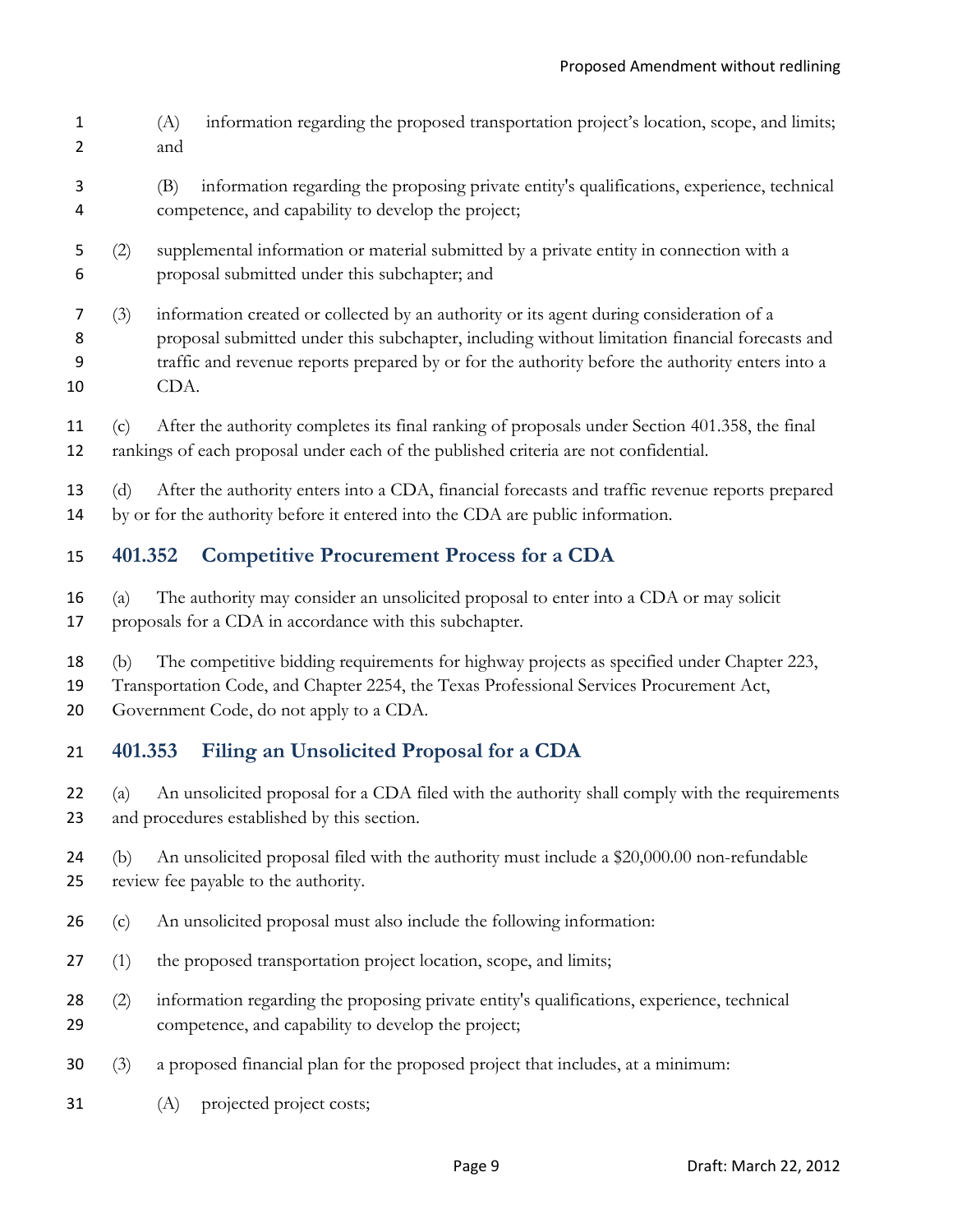(B) proposed sources of funds; and

(4) the name and business address of each person and business entity with a substantial interest in

the business entity that is the proposing private entity filing the unsolicited proposal, as the

terms "business entity" and "substantial interest" are defined under Chapter 171, Government

Code, and the name and business address of each consultant or subconsultant the private

entity anticipates using if the private entity develops the proposed project.

#### **401.354 Review of an Unsolicited Proposal**

 (a) An unsolicited proposal shall be reviewed by the executive director, who may interview, and who may request additional information from, the proposing private entity. Based on that review, the executive director shall make a recommendation to the board on whether the board should consider further evaluation of the unsolicited proposal.

 (b) If the board authorizes further evaluation of an unsolicited proposal, then the board shall 13 direct the executive director to issue an RFQ under Section [401.355.](#page-10-0)

# <span id="page-10-0"></span>**401.355 Authority Solicitation of Requests for Qualifications**

 (a) Under this subchapter, the authority may solicit proposals for a CDA to develop a transportation project or for competing proposals to an unsolicited proposal filed with the authority

by issuing an RFQ relating to the transportation project.

 (b) The authority shall publish a notice advertising the issuance of the RFQ in the *Texas Register* and on the authority's website, and shall publish the RFQ on the authority's website.

- (c) An RFQ issued under this section shall include the following:
- 21 (1) a description of the project;
- (2) the information a private entity must provide in response to the RFQ regarding:
- (A) the private entity's qualifications, experience, technical competence, and capability to develop the project;
- (B) the private entity's proposed financial plan for the proposed project that includes, at a minimum:
- 27 (i) projected project costs; and
- 28 (ii) proposed sources of funds; and
- (3) the criteria to be used by the authority to evaluate proposals received in response to the RFQ;
- (4) the relative weight given to the criteria; and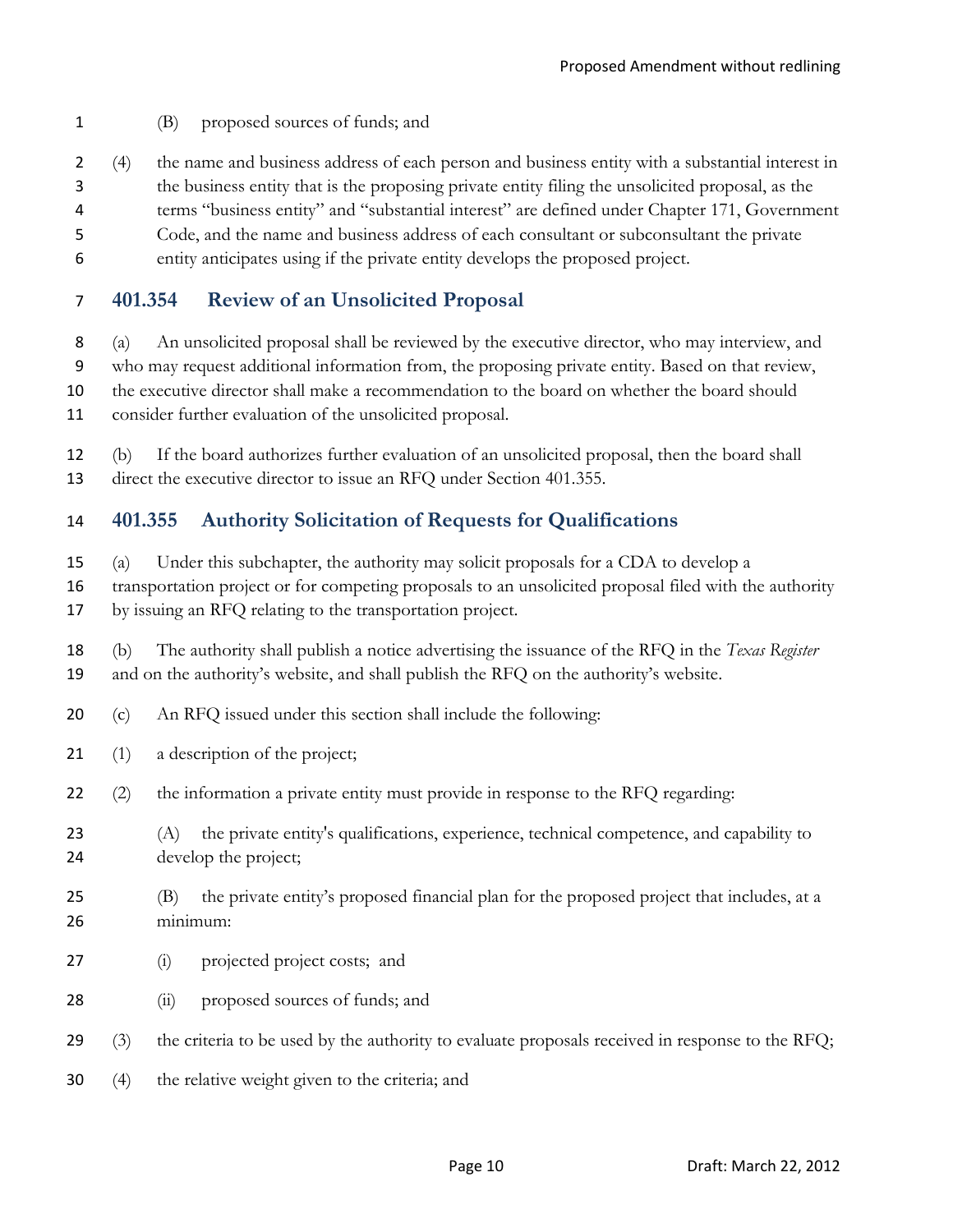- (5) the deadline by which proposals must be received by the authority.
- (d) A proposal submitted in response to an RFQ issued under this section must include, at a
- minimum, the information required to be submitted under Subsection (c)(2), and, if the RFQ solicits
- competing proposals to an unsolicited proposal filed under Section [401.353,](#page-9-0) the fee required by
- Section [401.353\(b\).](#page-9-1)
- (e) The authority may withdraw the RFQ at any time, and may then publish a new RFQ for a
- CDA in accordance with this section.

# <span id="page-11-1"></span>**401.356 Evaluation of the Responses to a Request for Qualifications**

- (a) The executive director shall review each response received to an RFQ issued under Section
- [401.355](#page-10-0) based on the criteria and relative weighting established in the RFQ. The executive director may include an interview as part of the review process.
- (b) After completing the review, the executive director shall make a recommendation to the board on whether the board should consider further evaluation of a CDA for the project.
- (c) If the board decides to proceed with further evaluation of a CDA for the project, the board
- shall direct the executive director to issue a request for detailed proposals (an "RFDP") under Section [401.357.](#page-11-0)
- (d) If the authority has received and reviewed more than one proposal from a private entity under Section [401.353,](#page-9-0) Section [401.355,](#page-10-0) or both, the board shall qualify at least two private entities to respond to the RFDP issued under Section [401.357.](#page-11-0)
- (e) If only one private entity has filed a proposal with the authority under this subchapter, the
- board may request a response from the sole private entity to an RFDP issued under Section [401.357.](#page-11-0)

#### <span id="page-11-0"></span>**401.357 Request for Detailed Proposals**

- (a) Before issuing an RFDP, the authority may solicit input from all private entities qualified under Section [401.356](#page-11-1) and from any other person.
- (b) The authority shall issue an RFDP to all private entities qualified under Section [401.356.](#page-11-1) The authority shall mail or hand deliver the RFDP directly to the private entity.
- (c) The RFDP must contain the following information:
- (1) instructions for preparing the proposal and the items included therein;
- (2) the criteria to be used by the authority to evaluate the detailed proposals, including factors related to:
- (A) oversight of the toll project;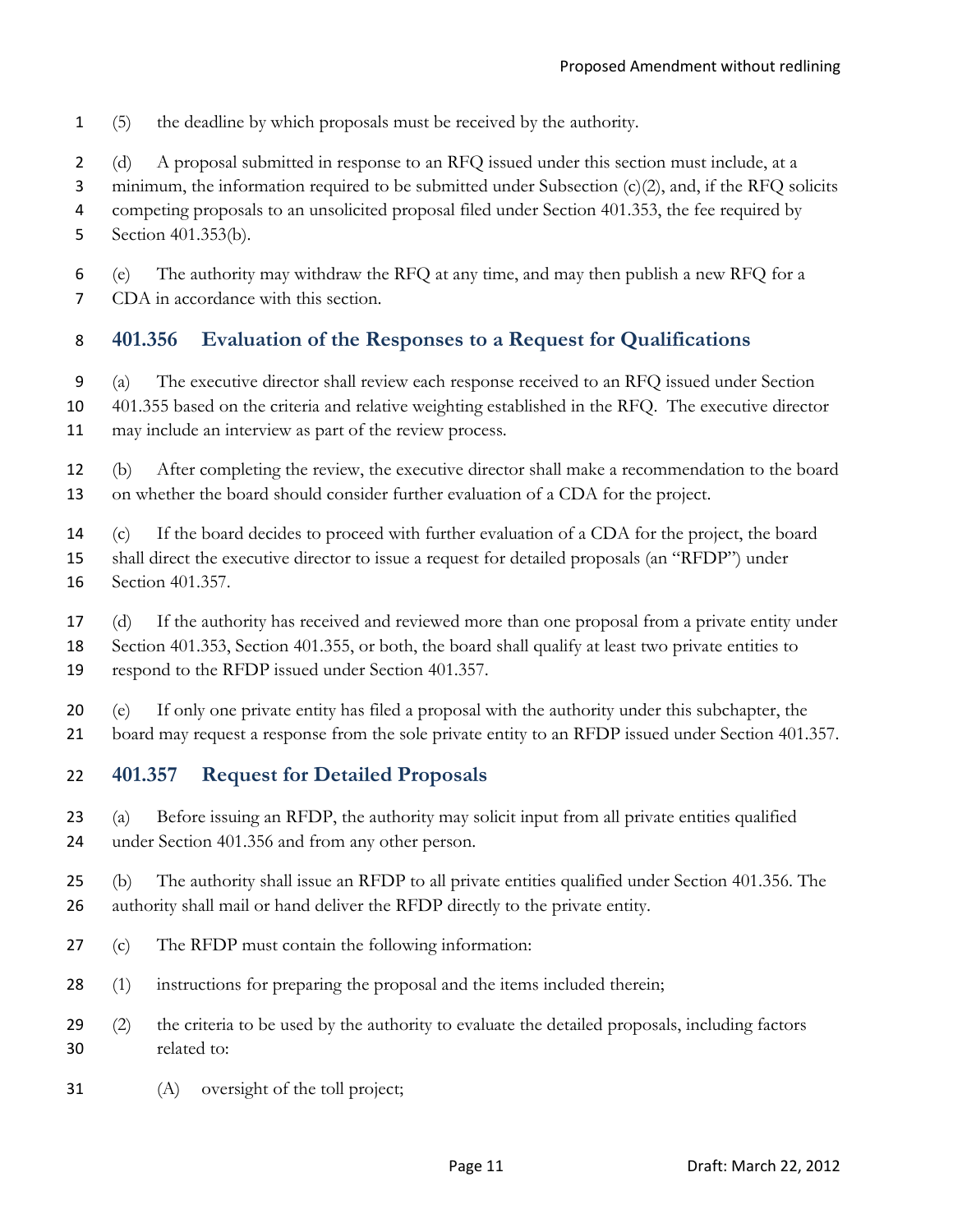| $\mathbf{1}$   |     | (B) | maintenance and operations costs of the toll project;                                                                                                                                                                                                                                         |
|----------------|-----|-----|-----------------------------------------------------------------------------------------------------------------------------------------------------------------------------------------------------------------------------------------------------------------------------------------------|
| $\overline{2}$ |     | (C) | the structure and rates of tolls;                                                                                                                                                                                                                                                             |
| 3              |     | (D) | economic development impacts of the toll project;                                                                                                                                                                                                                                             |
| 4              |     | (E) | benefits and impacts of the toll project; and                                                                                                                                                                                                                                                 |
| 5              |     | (F) | any other factors the authority determines appropriate;                                                                                                                                                                                                                                       |
| 6              | (3) |     | the relative weight to be given to the criteria;                                                                                                                                                                                                                                              |
| 7<br>8         | (4) |     | a stipulated amount to be paid to unsuccessful proposers subject to Section 401.362, if any,<br>including any terms and conditions relating to payment of the stipulated amount;                                                                                                              |
| 9<br>10        | (5) |     | the general form of a CDA sought by the authority, including any matters relating to the CDA<br>the authority considers advantageous to the authority; and                                                                                                                                    |
| 11             | (6) |     | the date and time by which the detailed proposal must be received by the authority.                                                                                                                                                                                                           |
| 12<br>13       | (d) |     | An RFDP under this subchapter may require the private entity to provide additional<br>information relating to:                                                                                                                                                                                |
| 14             | (1) |     | the private entity's qualifications and demonstrated technical competence;                                                                                                                                                                                                                    |
| 15             | (2) |     | the feasibility of developing the project as proposed;                                                                                                                                                                                                                                        |
| 16             | (3) |     | detailed engineering or architectural designs;                                                                                                                                                                                                                                                |
| 17             | (4) |     | the private entity's ability to meet schedules;                                                                                                                                                                                                                                               |
| 18             | (5) |     | costing methodology; and                                                                                                                                                                                                                                                                      |
| 19<br>20       | (6) |     | any other information the authority considers relevant or necessary to fully assess the private<br>entity's proposal.                                                                                                                                                                         |
| 21<br>22       | (e) |     | The RFDP may require a responding private entity to submit a sealed technical proposal and a<br>separate, sealed cost proposal.                                                                                                                                                               |
| 23<br>24<br>25 | (f) |     | The authority may withdraw an RFDP at any time. In such event the authority shall have no<br>liability to a private entity chosen to submit a detailed proposal, except as may be specified in the<br>RFDP regarding a stipulated amount offered under Subsection (c)(4) and Section 401.362. |
| 26<br>27       | (g) |     | After the authority has issued an RFDP under this section, the authority may solicit input<br>regarding alternative technical concepts.                                                                                                                                                       |
|                |     |     |                                                                                                                                                                                                                                                                                               |

#### <span id="page-12-0"></span>**401.358 Evaluation and Ranking of Detailed CDA Proposals**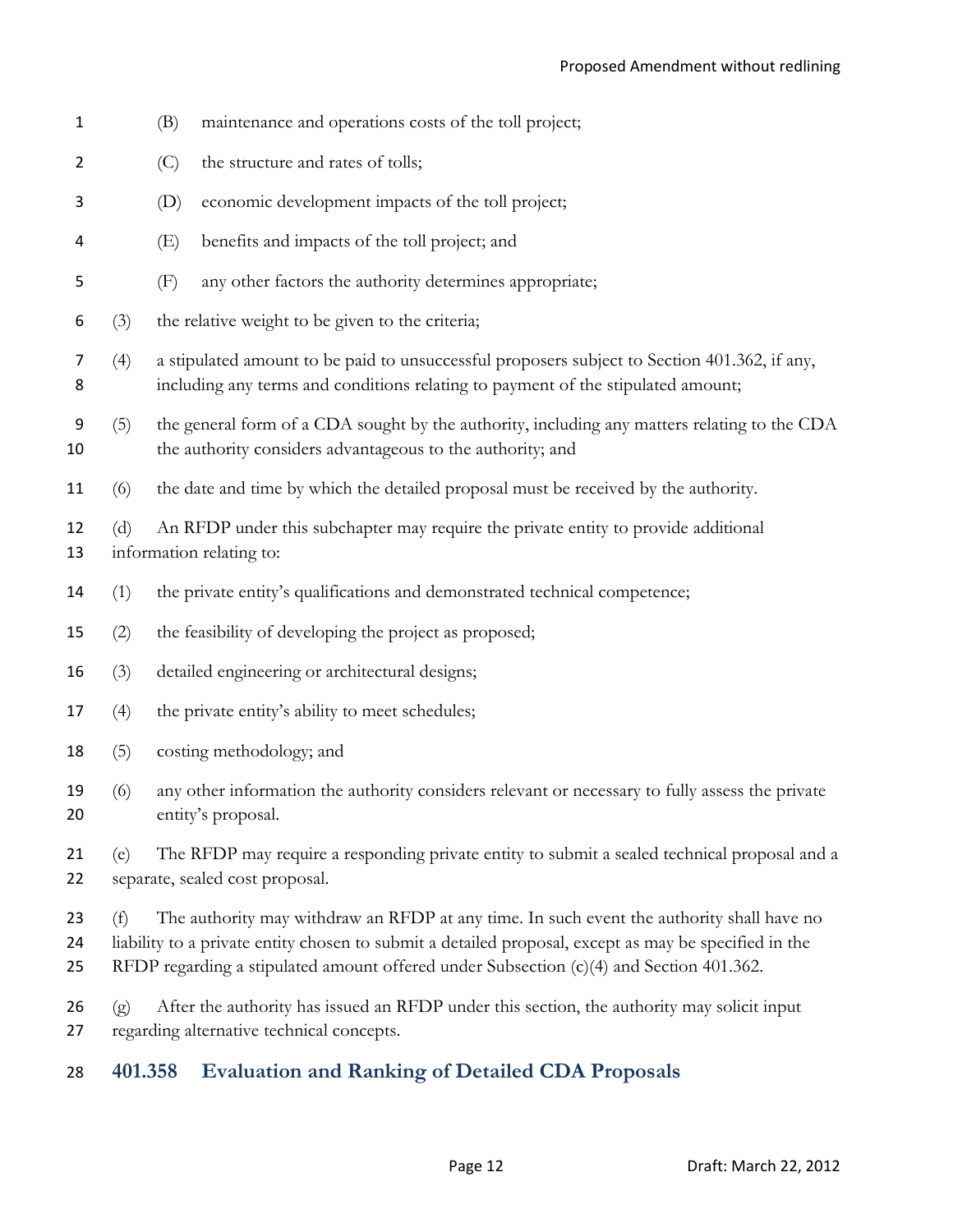The authority shall evaluate and rank each detailed proposal received based on the criteria described

- 2 in the RFDP and shall identify the private entity whose proposal offers the best value to the
- authority. The authority may interview the private entities as part of its evaluation process.

#### <span id="page-13-0"></span>**401.359 Post-Submissions Discussions**

- (a) After the authority has evaluated and ranked the detailed proposals in accordance with Section [401.358,](#page-12-0) the authority may enter into discussions with the private entity whose proposal offers the apparent best value provided, The discussions under this section shall be limited to
- (1) incorporation of aspects of other detailed proposals for the purpose of achieving the overall best value for the authority;
- (2) clarifications and minor adjustments in scheduling, designs, operating characteristics, cash flow, and similar items; and
- (3) other matters that have arisen since the submission of the detailed proposal.

 (b) If at any point in discussions under Subsection (a), it appears to the authority that the highest ranking proposal will not provide the authority with the overall best value, the authority may end discussions with the highest-ranking private entity and enter into discussions with the private entity submitting the next-highest ranking proposal.

 (c) The authority may withdraw a request issued under Section [401.357](#page-11-0) at any time. The authority may then publish a new request for competing proposals and qualifications under Section [401.355.](#page-10-0)

#### **401.360 Negotiations for CDA**

 (a) Subsequent to the discussions conducted pursuant to Section [401.359](#page-13-0) and provided the 21 authority has not terminated or withdrawn the procurement, the authority and the highest-ranking proposer shall attempt to negotiate the specific terms of a CDA.

 (b) The authority shall prescribe the general form of the CDA and may include any matter therein considered advantageous to the authority.

 (c) The authority may establish a deadline for the completion of negotiations for a CDA. If an agreement has not been executed within that time, the authority may terminate the negotiations, or, at its discretion, may extend the time for negotiating an agreement.

- (d) In the event an agreement is not negotiated within the time specified by the authority, or if the
- parties otherwise agree to cease negotiations, the authority may commence negotiations with the
- second-ranked proposer or it may terminate the process of pursuing a CDA for the project which is the subject of the procurement process.
- (e) Notwithstanding the foregoing, the authority may terminate the procurement process,
- including the negotiations for a CDA, at any time upon a determination that continuation of the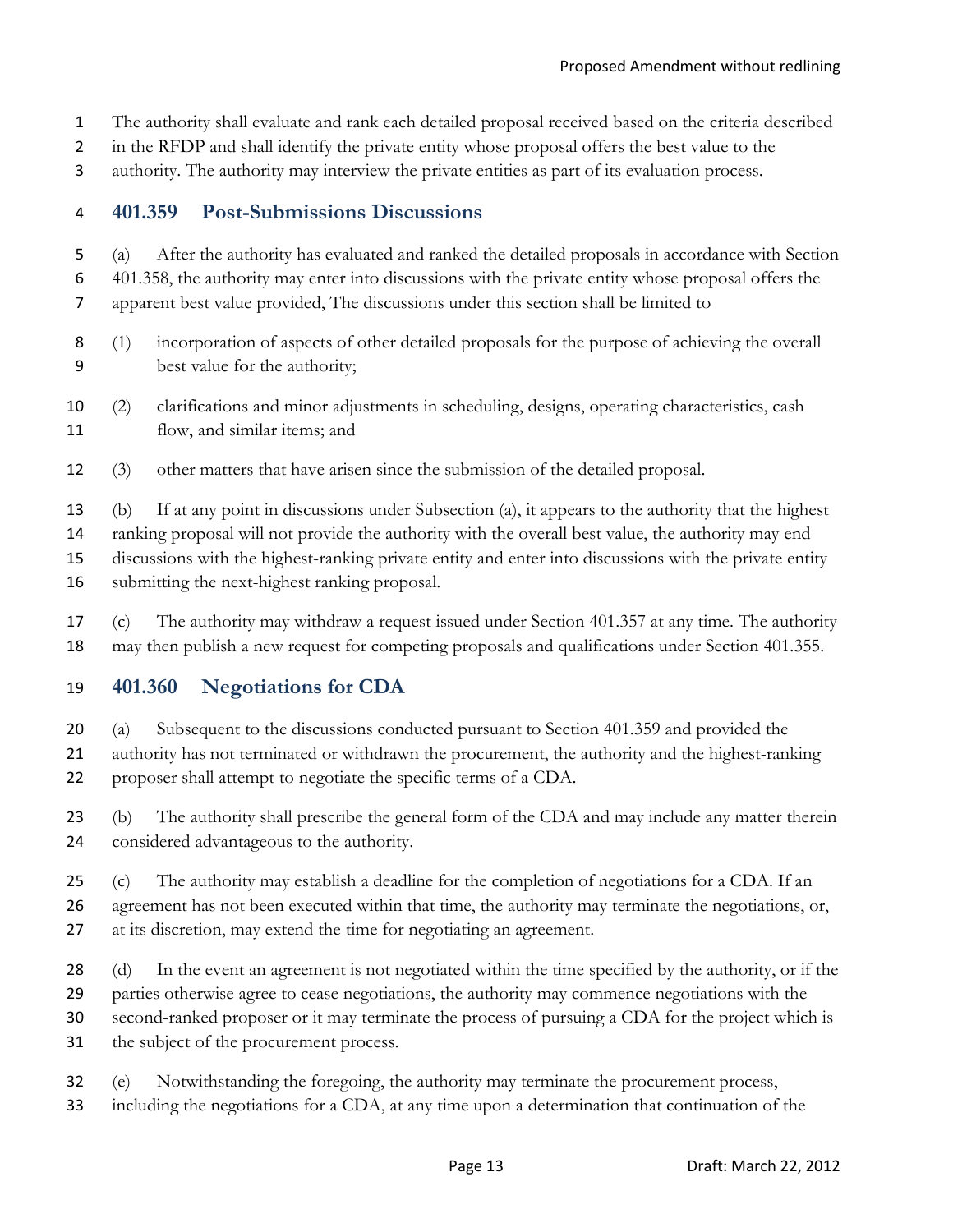process or development of a project through a CDA is not in the authority's best interest. In such

event, the authority shall have no liability to any proposer other than paying the stipend in

- accordance with the terms of Section [401.362](#page-14-0) if detailed proposals have been submitted to the
- authority.

# **401.361 Property Subject to a CDA**

 (a) A transportation project (excluding a public utility facility) that is the subject of a CDA is public property and belongs to the authority.

(b) The authority may lease rights-of-ways, grant easements, issue franchises, licenses, permits or

any other lawful form of use to enable a private entity to construct, operate, and maintain a

transportation project, including supplemental facilities. At the termination of any such agreement,

the transportation project shall be returned to the authority in a state of maintenance deemed

adequate by the authority and at no additional cost to the authority.

# <span id="page-14-0"></span>**401.362 Payment by Authority for Submission of Detailed CDA Proposal**

(a) The authority may pay an unsuccessful private entity that submits a response to an RFDP

issued under Section [401.357](#page-11-0) a stipulated amount of the final contract price for any costs incurred in

preparing that proposal. A stipulated amount may not exceed the value of any work product

contained in the proposal that can, as determined by the authority, be used by the authority in the

performance of its functions. The use by the authority of any design element contained in an

unsuccessful proposal is at the sole risk and discretion of the authority and does not confer liability

on the recipient of the stipulated amount under this section.

(b) After payment of a stipulated amount under Subsection (a):

 (1) the authority owns the exclusive rights to, and may make use of any work product contained in, the proposal, including the technologies, techniques, methods, processes, and information contained in the project design; and

(2) the work product contained in the proposal becomes the property of the authority.

# **401.363 Performance and Payment Security**

27 (a) The authority shall require any private entity entering into a CDA under this subchapter to

- provide a performance and payment bond or an alternative form of security in an amount sufficient to:
- (1) insure the proper performance of the agreement; and
- (2) protect:
- (A) the authority; and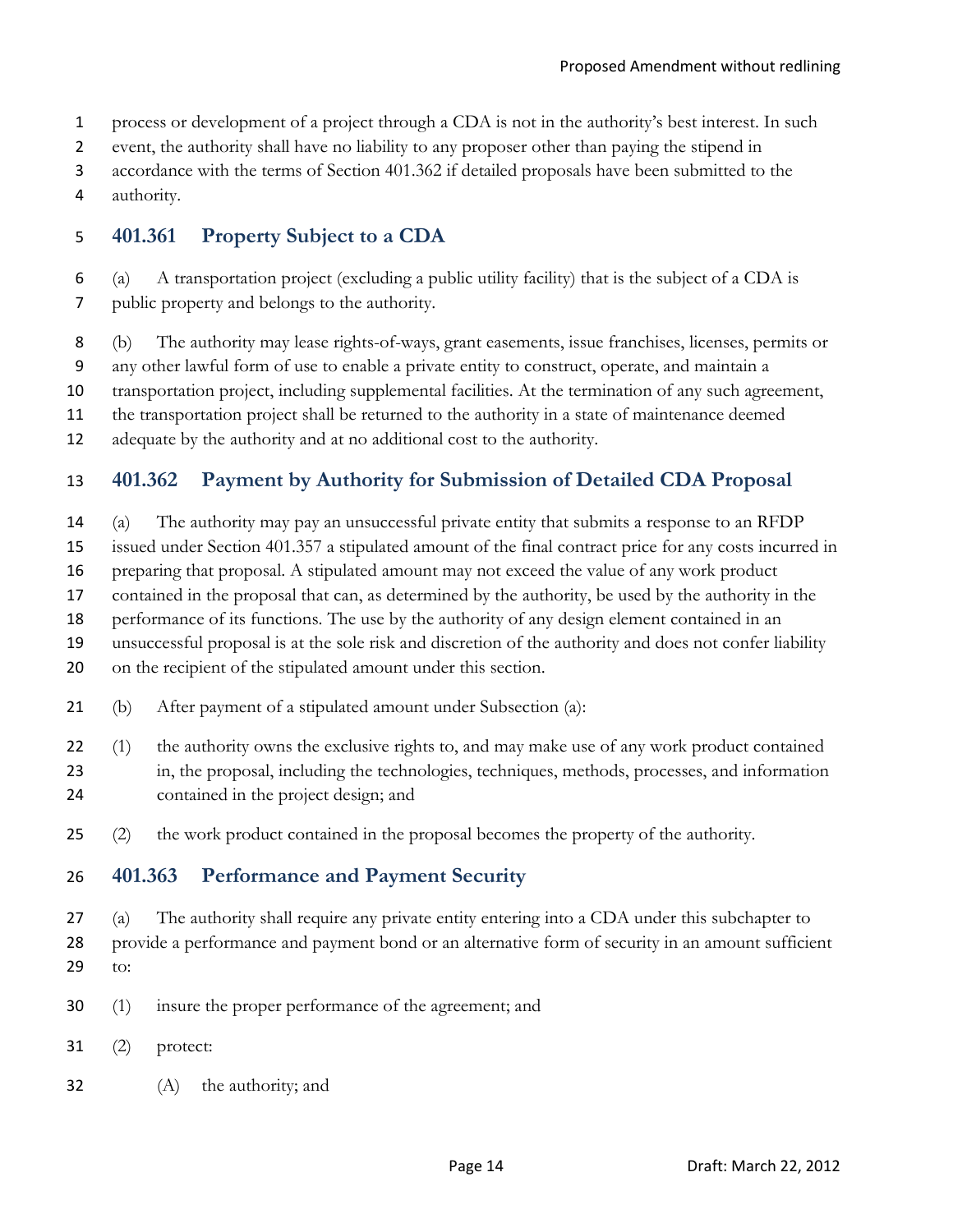- (B) payment bond beneficiaries who have a direct contractual relationship with the private entity and subcontractors of the private entity who supply labor or materials.
- (b) A performance and payment bond or alternative form of security shall be in an amount equal to the cost of constructing or maintaining the project.
- (c) If the authority determines that it is impracticable for a private entity to provide security in the amount described by Subsection (b), the authority shall set the amount of the bonds or alternative form of security.
- (d) A performance and payment bond or alternative form of security is not required for the portion of a CDA that includes only design or planning services, the performance of preliminary studies, or the acquisition of real property.
- (e) The amount of the payment security must not be less than the amount of the performance security.
- (f) If the authority prescribes requirements for alternative forms of security, in addition to performance and payment bonds the authority may require the following alternative forms of security :
- (1) a cashier's check drawn on a financial entity specified by the authority;
- (2) a United States bond or note;
- (3) an irrevocable bank letter of credit; or
- (4) any other form of security determined suitable by the authority.

#### **401.364 Review by Attorney General**

- (a) The authority may not enter into a CDA unless the Texas Attorney General reviews the proposed agreement and determines the CDA is legally sufficient, in accordance with Subchapter B, 23 Chapter 371, Transportation Code.
- (b) The authority may require the private entity who intends to enter into a CDA with the authority to pay the examination fee assessed by the attorney general for the legal sufficiency review required by Section 371.051, Transportation Code.
- SECTION 1. Section 401.002(a)(8), Article 1, Chapter 4, Policy Code is amended to read as follows:
- (8) Comprehensive Development Agreement: An agreement entered into and subject to the requirements of Subchapter B, Article 7 of this chapter.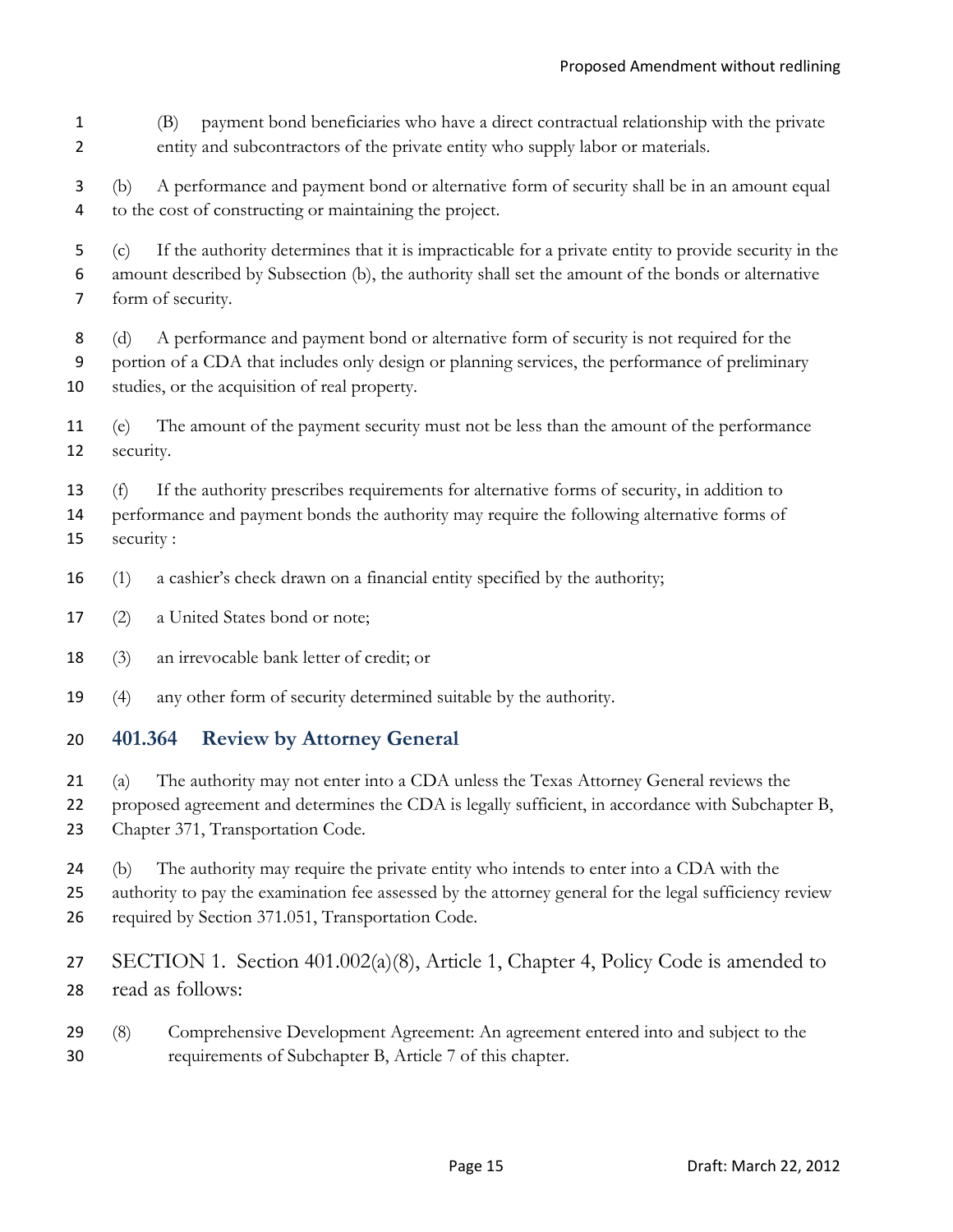#### **GENERAL MEETING OF THE BOARD OF DIRECTORS OF THE CENTRAL TEXAS REGIONAL MOBILITY AUTHORITY**

#### **RESOLUTION NO. 12-\_\_\_**

#### **AMENDING THE POLICY CODE RELATING TO PROCUREMENT POLICIES FOR THE USE OF A DESIGN-BUILD METHOD OR A COMPREHENSIVE DEVELOPMENT AGREEMENT TO DEVELOP A TRANSPORTATION PROJECT.**

WHEREAS, the  $82<sup>nd</sup>$  Texas Legislature enacted S.B. 1420 that, among other provisions, established the authority and required procedures for the Central Texas Regional Mobility Authority to use a design-build method or a comprehensive development agreement to develop and finance certain transportation projects; and

WHEREAS, by Resolution No. 12-016 adopted February 29, 2012, the Board of Directors adopted the Mobility Authority Policy Code ("Policy Code"); and

WHEREAS, the Executive Director recommends that the Board of Directors amend the Policy Code to incorporate and implement state law requirements that authorize procurement and use of a design-build contract and a comprehensive development agreement, as set forth in Attachment "A" to this resolution.

NOW THEREFORE, BE IT RESOLVED, that the Board of Directors hereby adopts the amendments to the Policy Code set forth in Attachment "A" to this resolution.

Adopted by the Board of Directors of the Central Texas Regional Mobility Authority on the 28th day of March, 2012.

\_\_\_\_\_\_\_\_\_\_\_\_\_\_\_\_\_\_\_\_\_\_\_\_\_\_\_\_ \_\_\_\_\_\_\_\_\_\_\_\_\_\_\_\_\_\_\_\_\_\_\_\_\_\_\_\_

Submitted and reviewed by: Approved:

Andrew Martin **Ray A. Wilkerson** General Counsel for the Central Chairman, Board of Directors Texas Regional Mobility Authority **Resolution Number: 12-**

Date Passed: 3/28/2012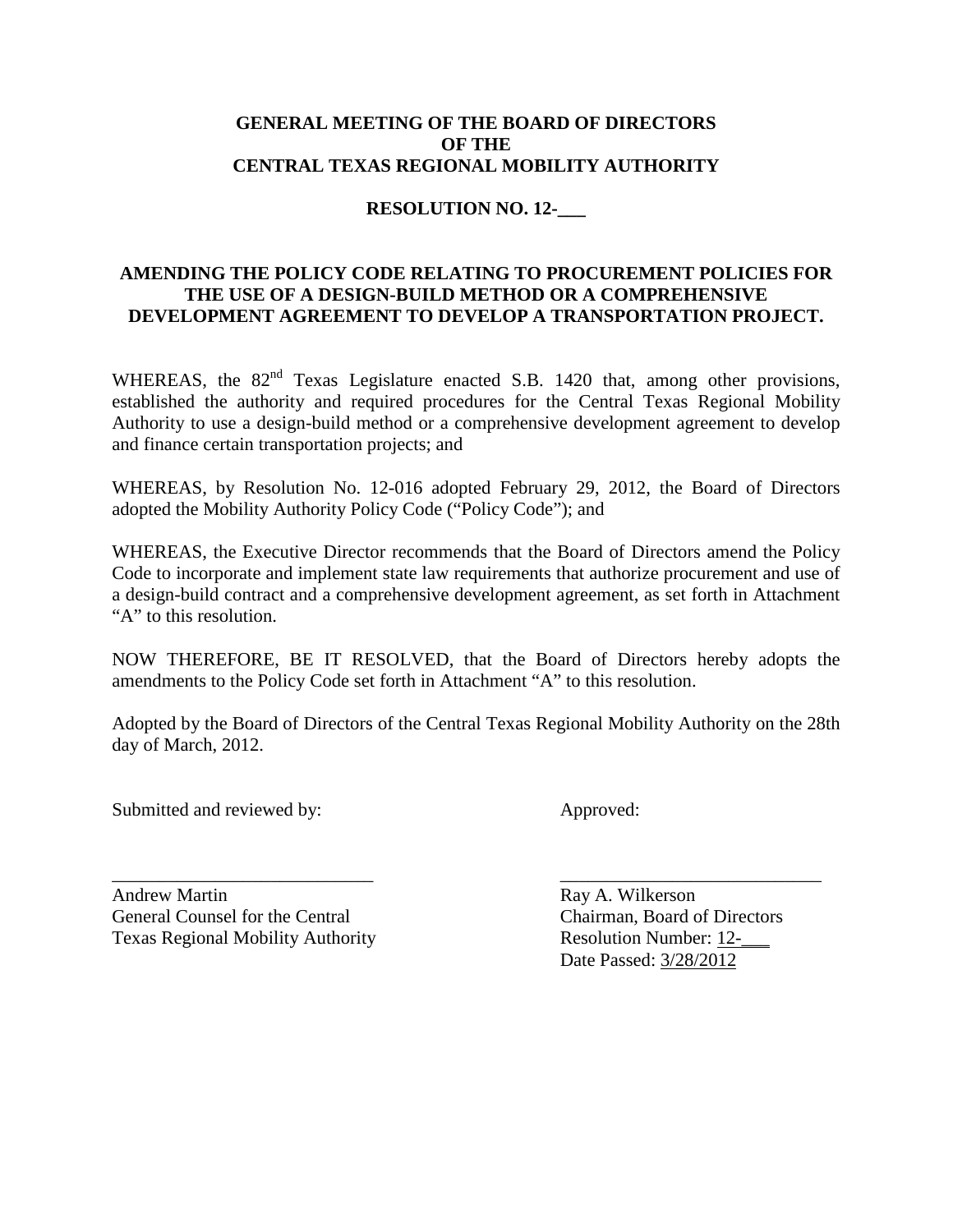# **Exhibit A**

**Policy Code Amendments (on the following 18 pages)**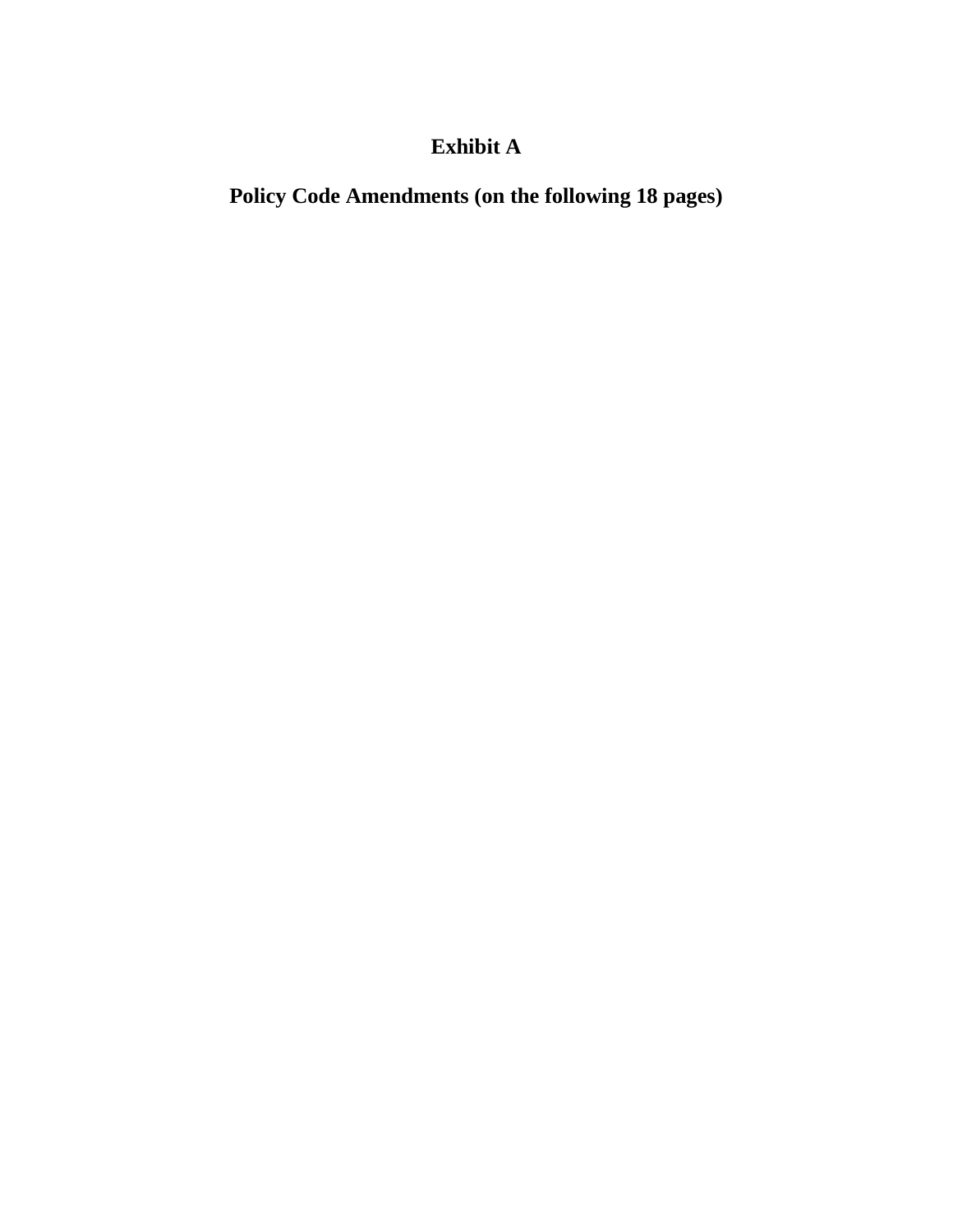**Attachment "A" to Resolution 12-\_\_\_\_** SECTION 1. Article 7, Chapter 4, Policy Code is amended to read as follows: **Article 7. DESIGN-BUILD CONTRACT; COMPREHENSIVE DEVELOPMENT AGREEMENTS.** 5 | Subchapter A.DESIGN-BUILD PROCUREMENT **401.300 Design-Build Contract for a Transportation Project** (a) The authority may use the design-build method to procure the design, construction, financing, expansion, extension, related capital maintenance, rehabilitation, alteration, or repair of a transportation project. In using the design-build method and in entering into a contract for the 10 services of a design-build contractor, the authority and the design-build contractor shall follow the 11 procedures and requirements of this subchapter. (b) The authority may enter into not more than two design-build contracts in any fiscal year. (c) A design-build contract under this subchapter may not grant to a private entity: 14 (1) a leasehold interest in the transportation project; or (2) the right to operate or retain revenue from the operation of the transportation project. **401.301 Definitions** 17 | In this subchapter: (1) "Design-build contractor" means a partnership, corporation, or other legal entity or team that includes an engineering firm and a construction contractor qualified to engage in the **construction of transportation projects in this state.** 21 (2) "Design-build method" means a project delivery method by which the authority contracts 22 with a single entity to provide both design and construction services for the construction, 23 rehabilitation, alteration, or repair of a transportation project. **401.302 Procurement Process**  $\int$  (a) The authority must solicit proposals for a design-build contract under this subchapter. (b) The Professional Services Procurement Act, Chapter 2254, Government Code, does not apply  $\vert$  to a design-build contract.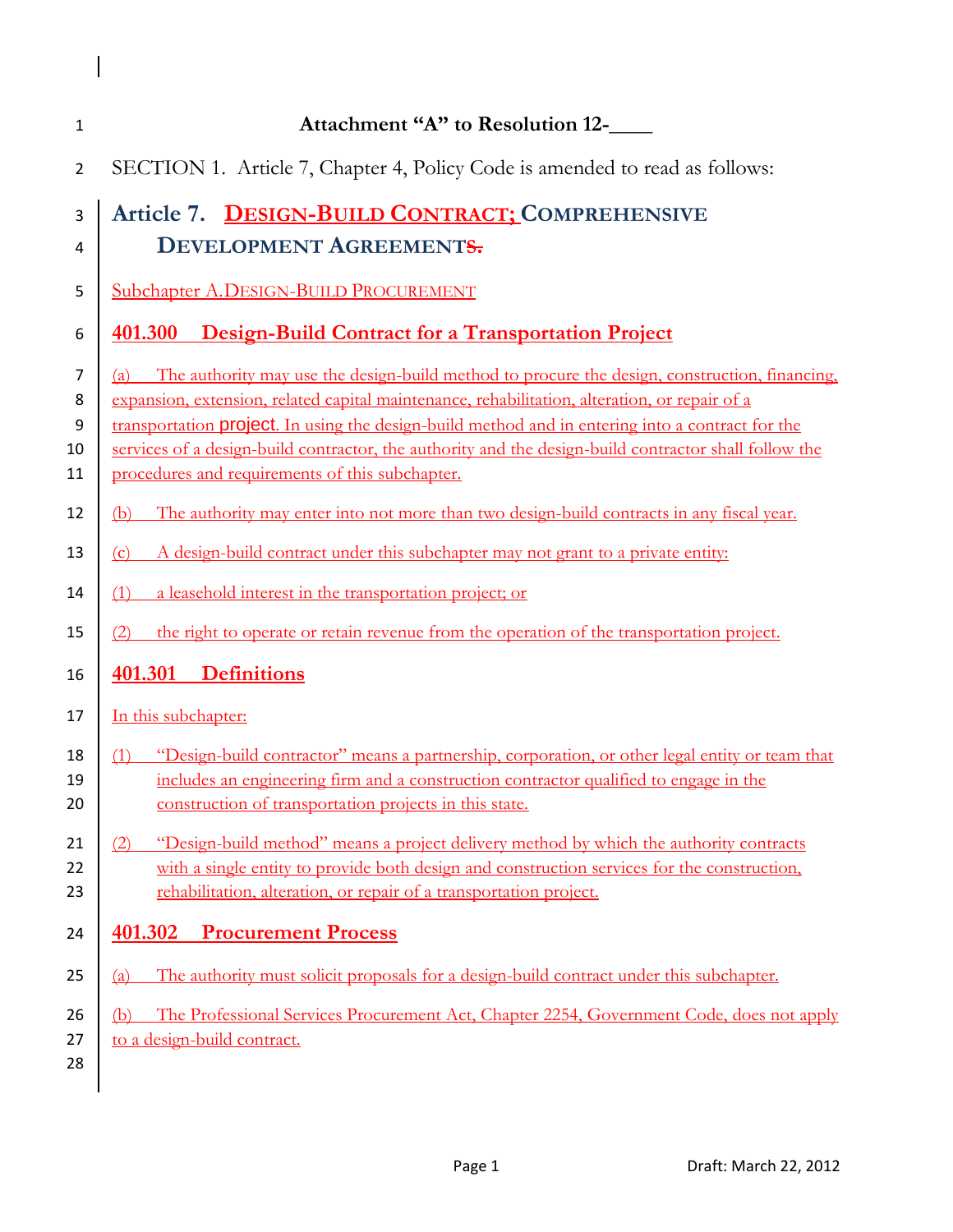<span id="page-19-0"></span>

| $\mathbf{1}$   | Use of Engineer or Engineering Firm and Other Professional<br>401.303                                                                                                                                                                   |
|----------------|-----------------------------------------------------------------------------------------------------------------------------------------------------------------------------------------------------------------------------------------|
| 2              | <b>Services</b>                                                                                                                                                                                                                         |
| 3<br>4<br>5    | The authority must select or designate an engineer or a qualified engineering firm that is<br>independent of the design-build contractor to act as the authority's representative during the<br>procurement of a design-build contract. |
| 6              | The engineer representative selected or designated under this section may be:<br>(b)                                                                                                                                                    |
| $\overline{7}$ | an engineer that is an employee of the authority;<br>(1)                                                                                                                                                                                |
| 8              | the authority's general engineering consultant, if any; or                                                                                                                                                                              |
| 9<br>10        | a qualified engineer or engineering firm hired by the authority pursuant to the Professional<br>(3)<br>Services Procurement Act, Chapter 2254, Government Code.                                                                         |
| 11<br>12       | The authority must provide or contract for, independently of the design build contractor, the<br>(c)<br>following services as necessary for acceptance of the transportation project by the authority:                                  |
| 13             | inspection services;<br>(1)                                                                                                                                                                                                             |
| 14             | construction materials engineering and testing; and<br>(2)                                                                                                                                                                              |
| 15             | verification testing services.<br>(3)                                                                                                                                                                                                   |
| 16<br>17       | The authority shall ensure that the engineering services contracted for under this section are<br>(d)<br>selected based on demonstrated competence and qualifications, in accordance with applicable law.                               |
| 18             | 401.304 Requests for Qualifications                                                                                                                                                                                                     |
| 19<br>20       | The authority must solicit proposals for a design-build contract by issuing a Request for<br>(a)<br>Qualifications ("RFO").                                                                                                             |
| 21<br>22       | The authority shall publish a notice advertising the issuance of the RFO in the Texas Register<br>(b)<br>and on the authority's website, and shall publish the RFQ on the authority's website.                                          |
| 23             | An RFQ issued under this subchapter shall include:<br>(c)                                                                                                                                                                               |
| 24             | information regarding the proposed project's location, scope, and limits;<br>(1)                                                                                                                                                        |
| 25<br>26       | information regarding funding that may be available for the project and a description of the<br>(2)<br>financing to be requested from the design-build contractor, as applicable;                                                       |
| 27<br>28       | criteria that will be used to evaluate the proposals, which must include a proposer's<br>(3)<br>qualifications, experience, technical competence, and ability to develop the project;                                                   |
| 29             | the relative weight given to the criteria; and<br>$\left( 4\right)$                                                                                                                                                                     |
|                |                                                                                                                                                                                                                                         |

 $\begin{array}{c} \hline \end{array}$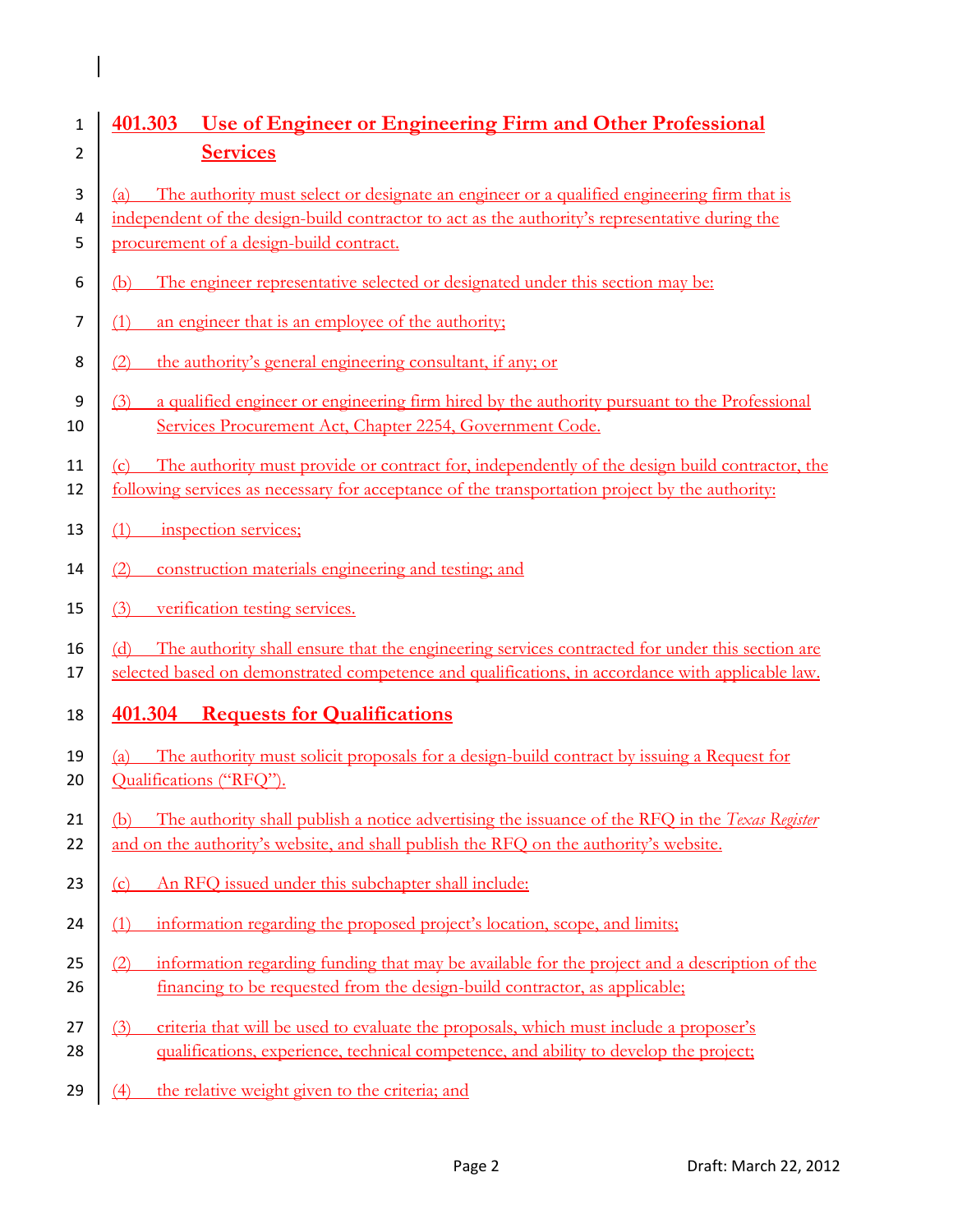1 (5) the deadline by which proposals must be received by the authority.

# 2 **401.305 Withdrawal of an RFQ**

3 The authority may withdraw an RFO at any time.

# <span id="page-20-0"></span>4 **401.306 Evaluation of Responses to an RFQ**

- 5 (a) If the authority receives only one responsive proposal to an RFQ, the authority shall terminate 6 the procurement.
- 7 (b) The authority shall evaluate each qualifications statement received in response to an RFQ 8 based on the criteria identified in the request.
- 9 (c) The authority may interview responding proposers.
- 10 (d) Based on the evaluation of qualifications statements and interviews, if any, the authority shall
- 11 qualify or short-list at least two, but no more than five, proposers to submit detailed proposals.

#### 12 **401.307 Requests For Detailed Proposals**

- 13 (a) The authority shall issue a request for detailed proposals ("RFDP") to proposers qualified or 14 | short-listed under Section [401.306.](#page-20-0)
- 15 (b) Before issuing an RFDP under this section, the authority may issue a draft RFDP to the
- 16 proposers eligible under Subsection (a) for purposes of receiving their input.
- 17 (c) An RFDP must include:
- 18 (1) information on the overall project goals;
- 19 (2) the authority's cost estimates for the design-build portion of the work;
- 20 (3) materials specifications;
- 21 (4) special material requirements;
- 22 (5) a schematic design approximately 30 percent complete;
- 23 (6) known utilities, provided that the authority is not required to undertake an effort to locate 24 utilities;
- 25 (7) quality assurance and quality control requirements;
- 26 (8) the location of relevant structures;
- 27 (9) notice of authority rules or goals relating to awarding contracts to disadvantaged businesses;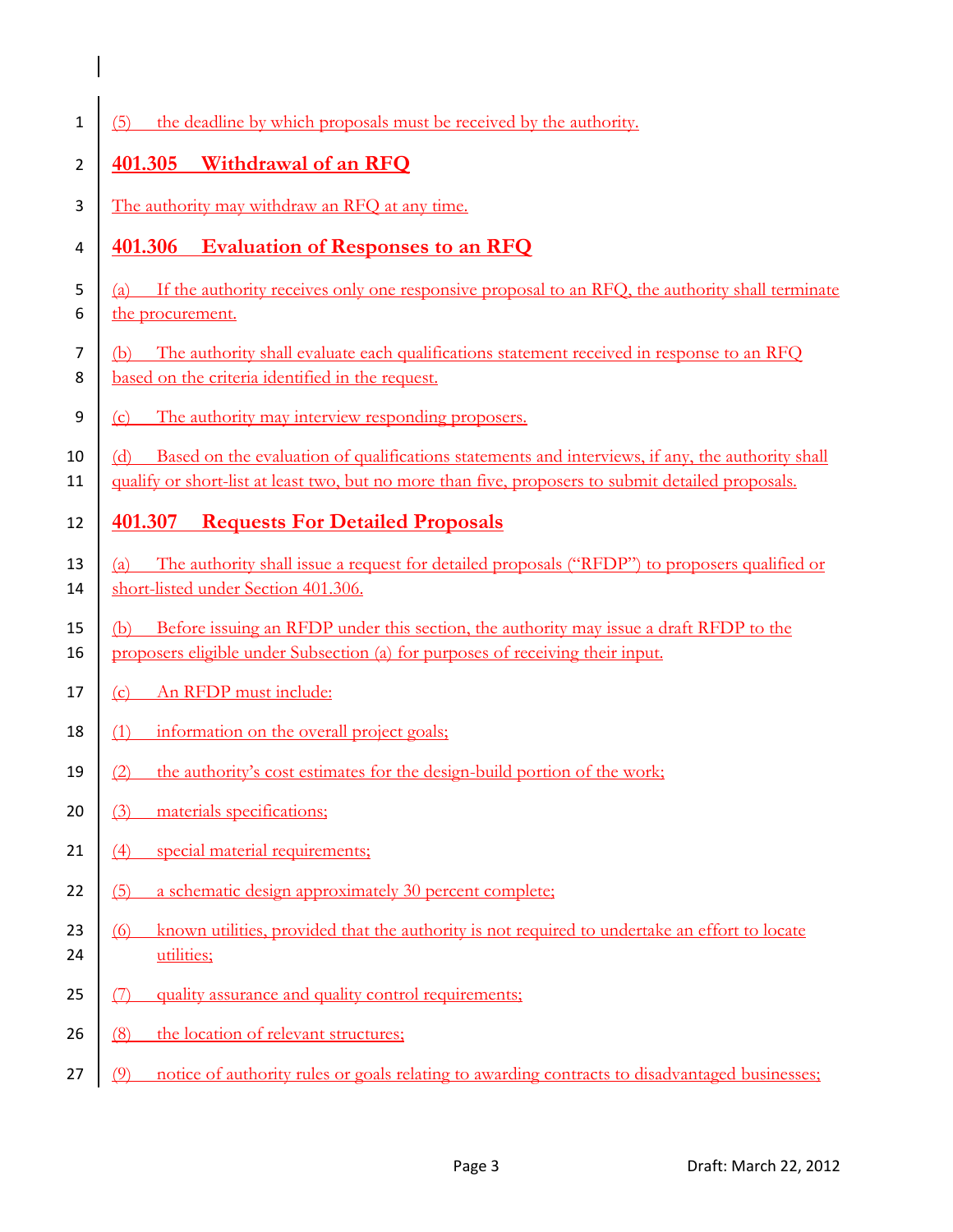<span id="page-21-0"></span>

| 1              | available geotechnical or other other information related to the project;<br>(10)                                                                                                                                                                                          |
|----------------|----------------------------------------------------------------------------------------------------------------------------------------------------------------------------------------------------------------------------------------------------------------------------|
| $\overline{2}$ | the status of any environmental review of the project;<br>(11)                                                                                                                                                                                                             |
| 3<br>4         | detailed instructions for preparing the technical proposal required by Section 401.309,<br>(12)<br>including a description of the form and level of completeness of drawings expected;                                                                                     |
| 5<br>6<br>7    | the relative weighting of the technical and cost proposals required by this section and the<br>(13)<br>formula by which the proposals will be evaluated and ranked, provided that the formula shall<br>allocate at least 70 percent of the weighting to the cost proposal; |
| 8              | the criteria and weighting for each element of the technical proposal;<br>(14)                                                                                                                                                                                             |
| 9              | the risks and costs that should be assumed by the design-build contractor, including<br>(15)                                                                                                                                                                               |
| 10             | all risks and costs associated with:<br>(A)                                                                                                                                                                                                                                |
| 11             | scope changes and modifications, as requested by the authority;<br>$\Omega$                                                                                                                                                                                                |
| 12             | unknown or differing site conditions;<br>(ii)                                                                                                                                                                                                                              |
| 13             | environmental clearance and other regulatory permitting for the project; and<br>(iii)                                                                                                                                                                                      |
| 14             | natural disasters and other force majeure events; and<br>(iv)                                                                                                                                                                                                              |
| 15<br>16       | all costs associated with property acquisition, excluding costs associated with acquiring a<br>(B)<br>temporary easement or work area associated with staging or construction for the project;                                                                             |
| 17<br>18       | a general form of the design-build contract that the authority proposes if the terms of the<br>(16)<br>contract may be modified as a result of negotiations prior to contract execution; and                                                                               |
| 19<br>20       | the deadline established by Section 401.310 by which responses to the RFDP must be<br>(17)<br>received.                                                                                                                                                                    |
| 21             | 401.308<br><b>Alternative Technical Concepts</b>                                                                                                                                                                                                                           |
| 22<br>23       | (a) The authority may provide for the submission of alternative technical concepts by a proposer<br>in the response to the RFDP.                                                                                                                                           |
| 24<br>25<br>26 | If the authority provides for the submission of alternative technical concepts, the authority<br>(b)<br>must prescribe the process for notifying a proposer whether the proposer's alternative technical<br>concepts are approved for inclusion in a technical proposal.   |
| 27             | 401.309<br><b>Separate Technical and Cost Proposals</b>                                                                                                                                                                                                                    |
| 28<br>29       | Each response submitted to an RFDP shall include a sealed technical proposal and a separate<br>(a)<br>sealed cost proposal.                                                                                                                                                |

 $\overline{\phantom{a}}$  $\overline{1}$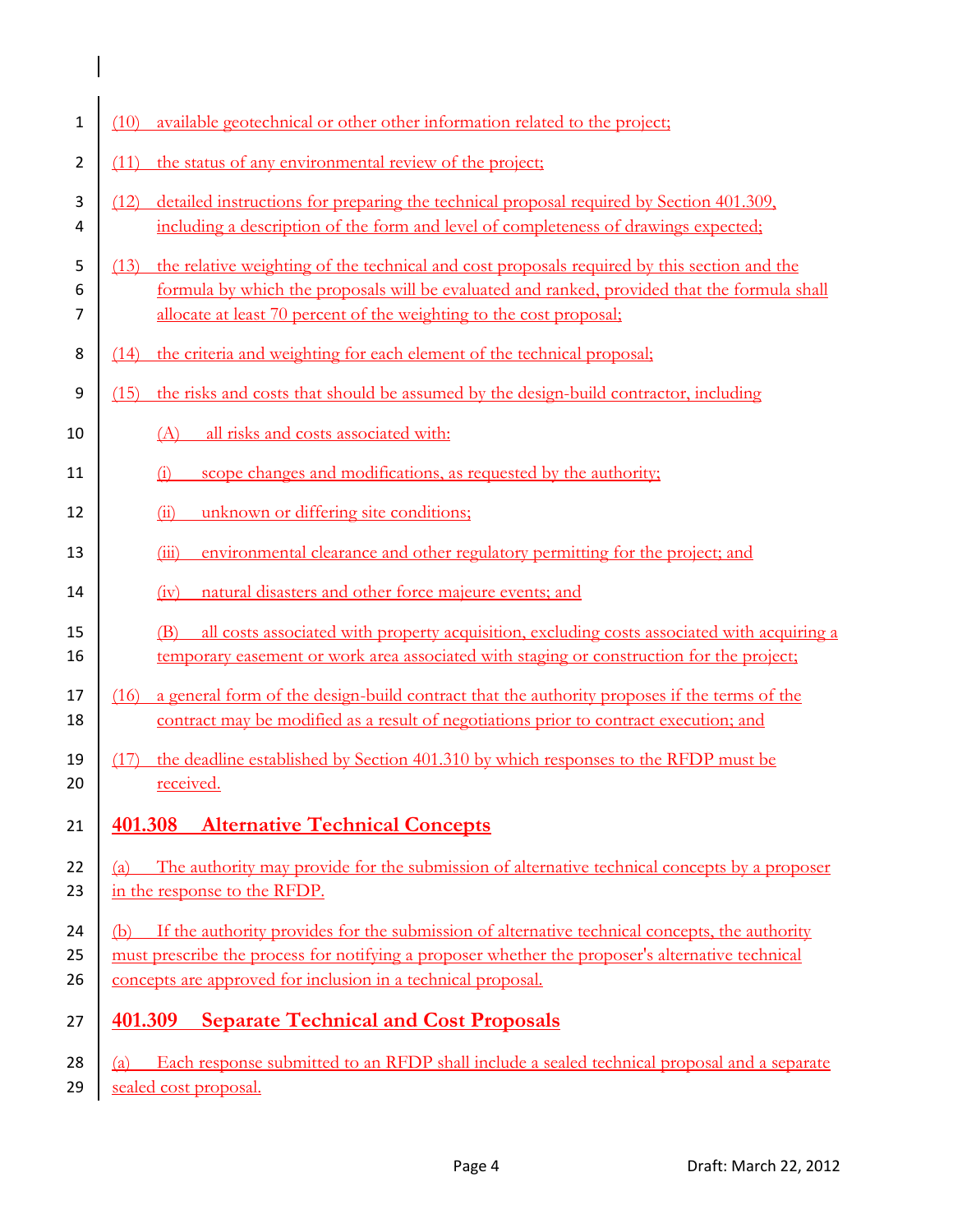- 1 (b) The technical proposal must address:
- 2 (1) the proposer's qualifications and demonstrated technical competence, provided that the 3 proposer shall not be requested to resubmit any information that was submitted and evaluated 4 pursuant to Section [401.304;](#page-19-0)
- 5 (2) the feasibility of developing the project as proposed, including identification of anticipated 6 problems;
- 7 (3) the proposed solutions to anticipated problems;
- 8 (4) the ability of the proposer to meet schedules;
- 9 (5) the conceptual engineering design proposed; and
- 10 (6) any other information requested by the authority.
- 11 (c) The cost proposal must include:
- 12 (1) the cost of delivering the project;
- 13 (2) the estimated number of days required to complete the project; and
- 14 (3) any terms for financing for the project that the proposer plans to provide.

#### <span id="page-22-0"></span>15 **401.310 Deadline for Response to RFDP**

- 16 The authority shall establish a time, date, and location for submittal of a response to an RFDP,
- 17 which deadline shall be no later than the  $180<sup>th</sup>$  day after the RFDP is issued to each proposer
- 18 | qualified or short-listed under Section [401.306.](#page-20-0)

#### 19 **401.311 Withdrawal of an RFDP**

- 20  $\int$  (a) The authority may withdraw a RFDP at any time prior to the submission deadline for detailed
- 21 proposals. In such event the authority shall have no liability to the entities chosen to submit detailed 22 proposals.
- 23 (b) If the authority provides for the submission of ATCs and/or VACs, the authority shall
- 24 establish a process for submission and review of ATCs and/or VACs prior to submission of a
- 25 technical proposal. Only those ATCs and/or VACs approved by the authority may be included in an
- 26 entity's technical proposal. The authority shall notify a proposer whether its ATCs and/or VACs are
- 27 approved for inclusion in the technical proposal.
- 28 (c) The authority may conduct meetings with or interview proposers submitting a response to an 29 RFDP.
- 30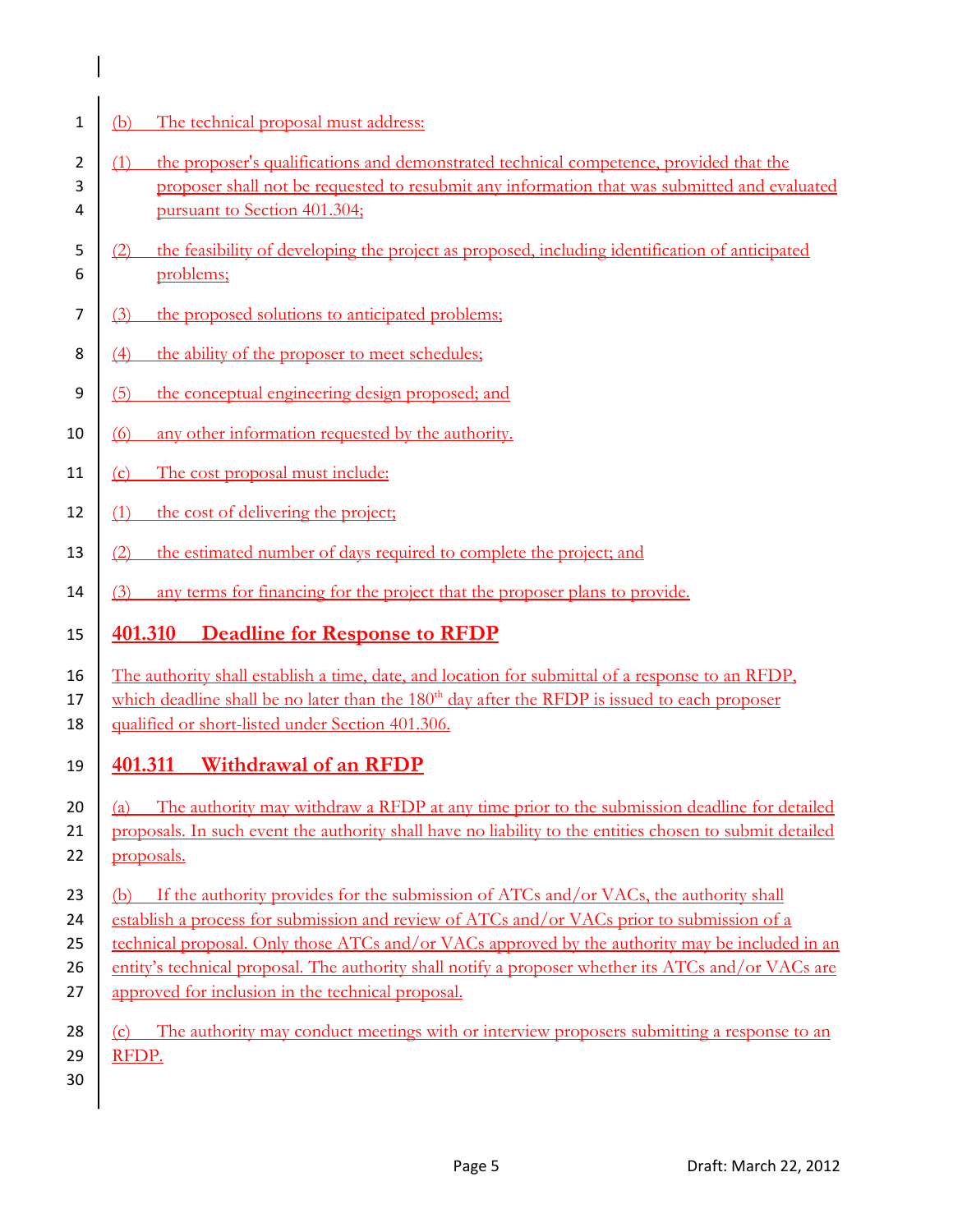# 1 **401.312 Unapproved Changes to Team**

- 2 The authority may reject as nonresponsive a proposal from a proposer qualified or short-listed
- 3 under Section [401.306](#page-20-0) that makes a significant change to the composition of the proposer's design-
- 4 build team as initially submitted if that change was not approved by the authority as provided in the
- 5 RFQ.

# <span id="page-23-0"></span>6 **401.313 Evaluation and Ranking of Responses to an RFDP**

- 7 (a) The authority shall first open, evaluate, and score each responsive technical proposal
- 8 submitted on the basis of the criteria described in the RFDP and assign points on the basis of the 9 weighting specified in the request for detailed proposals.
- 10 (b) After completing the scoring required by Subsection (a), the authority shall subsequently open,
- 11 evaluate, and score each cost proposal based on criteria set forth in the RFDP and assign points on
- 12 the basis of the weighting specified in the request for detailed proposals. The authority shall rank
- 13 the proposers in accordance with the formula provided in the request for detailed proposals.
- 14 (c) The authority shall then rank the proposers in accordance with the formula provided in the 15 RFDP.

# <span id="page-23-1"></span>16 **401.314 Stipend for Unsuccessful Proposers**

- 17 (a) Pursuant to the provisions of the RFDP, the authority shall pay an unsuccessful proposer that
- 18 submits a responsive proposal to the RFDP a stipend for work product contained in the proposal.
- 19 The stipend must be specified in the initial RFDP in an amount of at least two-tenths of one percent
- 20 of the contract amount, but may not exceed the value of the work product contained in the proposal
- 21 to the authority. In the event the authority determines that the value of the work product is less than
- 22 the stipend amount, the authority must provide the proposer with a detailed explanation of the
- 23 valuation, including the methodology and assumptions used in determining value.
- 24 (b) After payment of the stipend, the authority may make use of any work product contained in
- 25 the unsuccessful proposal, including the techniques, methods, processes, and information contained 26 in the proposal.
- 
- 27 (c) The use by the authority of any design element contained in an unsuccessful proposal is at the
- 28 sole risk and discretion of the authority and does not confer liability on the recipient of the stipend
- 29 under this section.
- 30 (d) The authority may provide in the RFDP for the payment of a partial stipend in the event a
- 31 procurement is terminated prior to securing project financing and execution of a design-build
- 32 contract.
- 33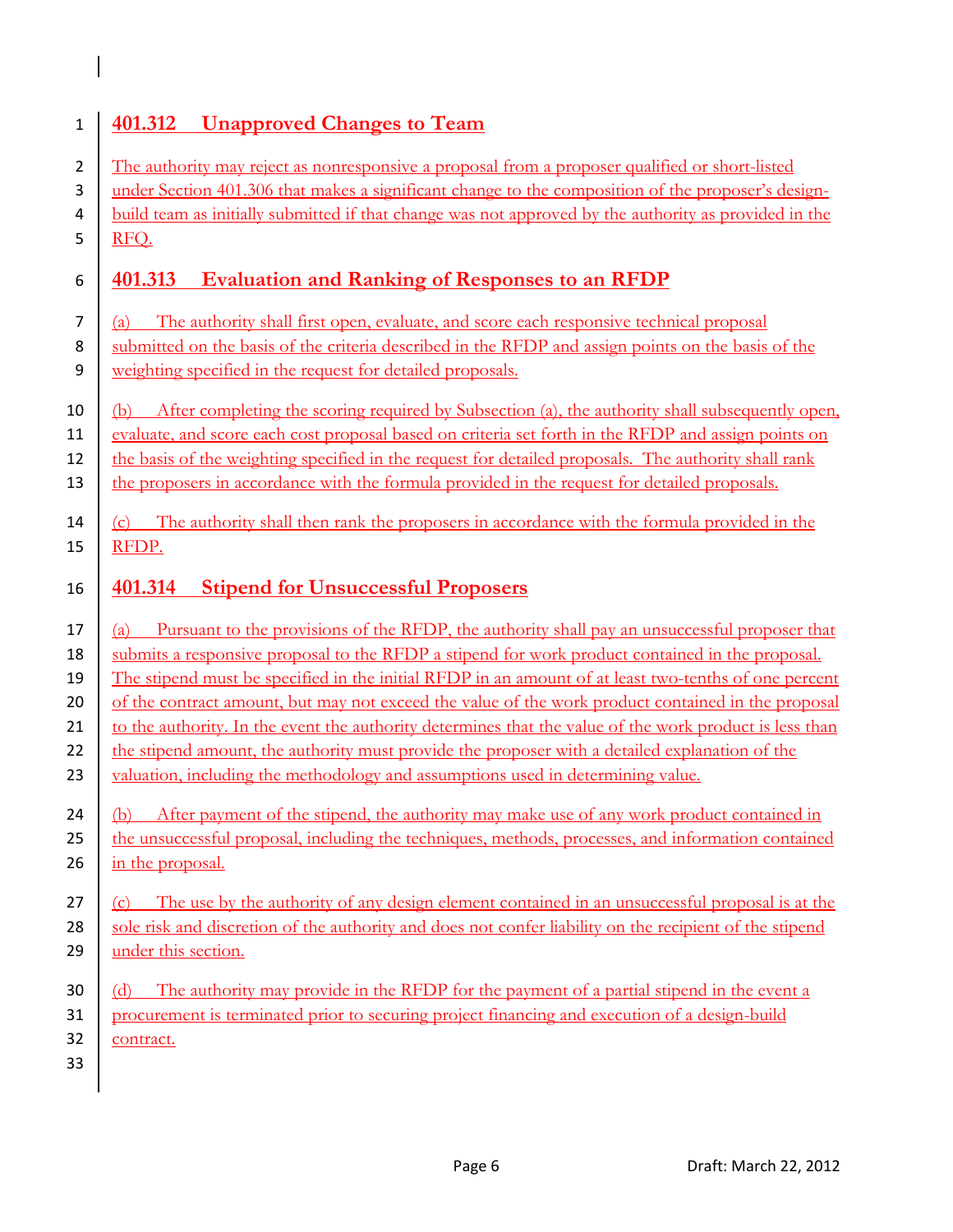# 1 **401.315 Contract Negotiations**

| 2<br>3                                     | After ranking the proposers under Section 401.313, the authority shall first attempt to<br>(a)<br>negotiate a contract with the highest-ranked proposer.                                                                                                                                                                                                                                                                                                                                                                          |
|--------------------------------------------|-----------------------------------------------------------------------------------------------------------------------------------------------------------------------------------------------------------------------------------------------------------------------------------------------------------------------------------------------------------------------------------------------------------------------------------------------------------------------------------------------------------------------------------|
| $\overline{4}$<br>5<br>6<br>$\overline{7}$ | If the authority is unable to negotiate a satisfactory contract with the highest-ranked proposer,<br>(b)<br>the authority shall, formally and in writing, end all negotiations with that proposer and proceed to<br>negotiate with the next proposer in the order of the selection ranking until a contract is reached or<br>negotiations with all ranked proposers end.                                                                                                                                                          |
| 8<br>9<br>10                               | If the authority has committed in the RFDP to paying a stipend to unsuccessful proposers in<br>(c)<br>accordance with Section 401.314, the authority may include in the negotiations alternative technical<br>concepts proposed by other proposers.                                                                                                                                                                                                                                                                               |
| 11<br>12<br>13<br>14                       | The authority may establish a deadline for the completion of negotiations with a proposer for<br>(d)<br>a design-build contract. If a design-build contract has not been executed by that deadline, the<br>authority may terminate the negotiation under Subsection (b) or, at its discretion, may extend the<br>deadline for negotiating a design-build contract with that proposer.                                                                                                                                             |
| 15<br>16<br>17<br>18<br>19<br>20           | Notwithstanding the foregoing, the authority may terminate the procurement process at any<br>(e)<br>time upon a determination that continuation of the process or development of a project through a<br>design-build contract is not in the authority's best interest. If the procurement process is terminated<br>after the deadline for responses to the RFDP under Section 401.310, the authority shall have no<br>liability to any proposer other than paying the stipend in accordance with the terms of Section<br>401.314. |
| 21                                         | <b>Performance and Payment Security</b><br>401.316                                                                                                                                                                                                                                                                                                                                                                                                                                                                                |
| 22                                         | The authority shall require a design-build contractor to provide:<br>(a)                                                                                                                                                                                                                                                                                                                                                                                                                                                          |
| 23                                         | a performance and payment bond;<br>(1)                                                                                                                                                                                                                                                                                                                                                                                                                                                                                            |
| 24                                         | an alternative form of security; or<br>(2)                                                                                                                                                                                                                                                                                                                                                                                                                                                                                        |
| 25                                         | a combination of a performance and payment bond and alternative security.<br>(3)                                                                                                                                                                                                                                                                                                                                                                                                                                                  |
| 26<br>27<br>28                             | Except as provided by Subsection (c), a performance and payment bond, alternative form of<br>(b)<br>security, or combination of the forms of security shall be in an amount equal to the cost of<br>constructing or maintaining the project.                                                                                                                                                                                                                                                                                      |
| 29<br>30                                   | (c) If the authority determines that it is impracticable for a private entity to provide security in the<br>amount described by Subsection (b), the authority shall set the amount of the security.                                                                                                                                                                                                                                                                                                                               |
| 31<br>32                                   | A performance and payment bond is not required for the portion of a design-build contract<br>(d)<br>that includes design services only.                                                                                                                                                                                                                                                                                                                                                                                           |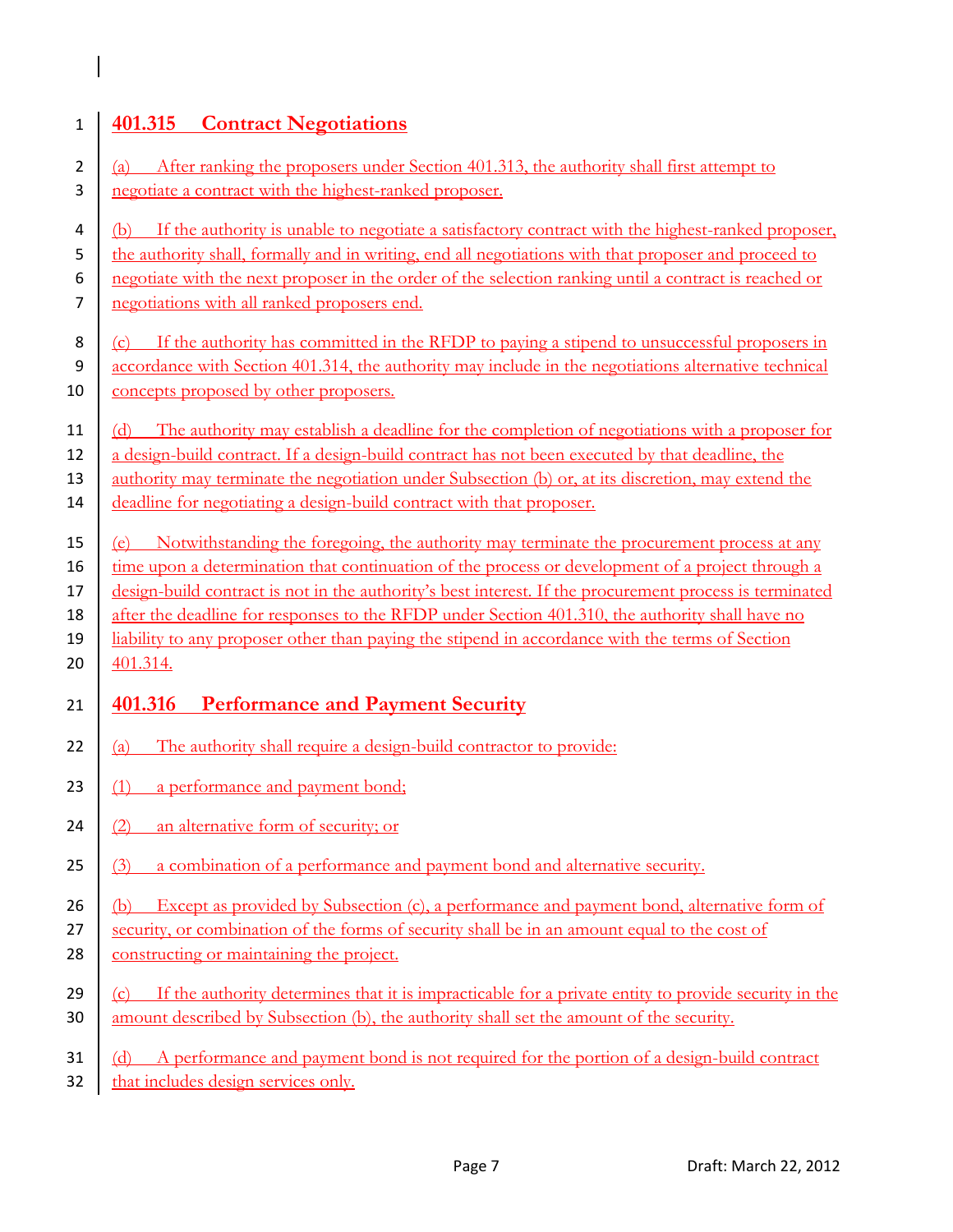| 1                    | The authority may require one or more of the following alternative forms of security:<br><u>(e)</u>                                                                                                                                                                                                                                                                               |
|----------------------|-----------------------------------------------------------------------------------------------------------------------------------------------------------------------------------------------------------------------------------------------------------------------------------------------------------------------------------------------------------------------------------|
| 2                    | a cashier's check drawn on a financial entity specified by the authority;<br>(1)                                                                                                                                                                                                                                                                                                  |
| 3                    | a United States bond or note;<br>(2)                                                                                                                                                                                                                                                                                                                                              |
| 4                    | an irrevocable bank letter of credit drawn from a federal or Texas chartered bank; or<br>(3)                                                                                                                                                                                                                                                                                      |
| 5                    | any other form of security determined suitable by the authority.<br>(4)                                                                                                                                                                                                                                                                                                           |
| 6                    | <b>Subchapter B. COMPREHENSIVE DEVELOPMENT AGREEMENTS</b>                                                                                                                                                                                                                                                                                                                         |
| 7                    | (4)401.350 401.053 Comprehensive Development Agreements Allowed.                                                                                                                                                                                                                                                                                                                  |
| 8<br>9<br>10         | The authority may enter into a comprehensive development agreement (a "CDA") for a<br>(a)<br>transportation project authorized by state law in accordance with requirements and procedures<br>established by this subchapter.                                                                                                                                                     |
| 11<br>12<br>13       | (b) The authority may enter into a comprehensive development agreement (CDA) with a private<br>entity to construct, maintain, repair, operate, extend, or expand a transportation project. A CDA<br>shallthat, at a minimum:                                                                                                                                                      |
| 14                   | provides for the design and construction of a transportation project; and<br>(1)                                                                                                                                                                                                                                                                                                  |
| 15<br>16             | may also-provide for the financing, acquisition, maintenance, or operation of a transportation<br>(2)<br>project; and                                                                                                                                                                                                                                                             |
| 17                   | entitles the private entity to:<br>(3)                                                                                                                                                                                                                                                                                                                                            |
| 18                   | a leasehold interest in the transportation project; or<br>(A)                                                                                                                                                                                                                                                                                                                     |
| 19                   | the right to operate or retain revenue from the operation of the transportation project.<br>(B)                                                                                                                                                                                                                                                                                   |
| 20<br>21             | The authority may is also allowed to negotiate provisions relating to professional and<br>(c)<br>consulting services provided in connection with a CDA.                                                                                                                                                                                                                           |
| 22                   | <b>Confidentiality of Negotiations for a CDA</b><br>401.351                                                                                                                                                                                                                                                                                                                       |
| 23<br>24<br>25       | The authority shall use its best efforts to protect the confidentiality of information made<br>(a)<br>confidential by Sections 370.307 and 371.052(d), Transportation Code, as established by state law<br>and detailed in Subsection (b).                                                                                                                                        |
| 26<br>27<br>28<br>29 | The following information in the possession of the authority or its agents is confidential, is<br>(b)<br>not subject to disclosure, inspection, or copying under Chapter 552, Government Code, and is not<br>subject to disclosure, discovery, subpoena, or other means of legal compulsion for its release until a<br>final contract for a proposed CDA project is entered into: |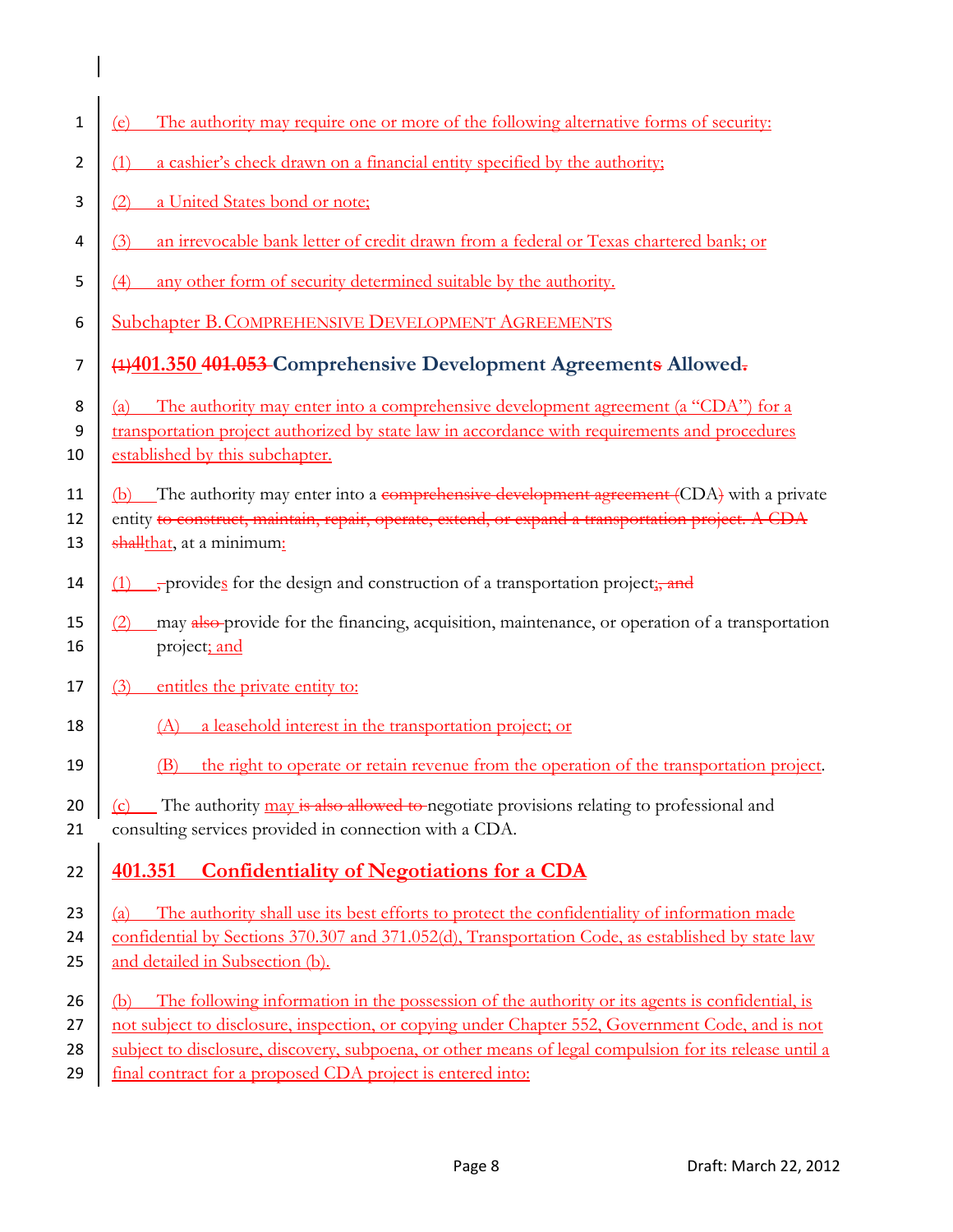<span id="page-26-1"></span><span id="page-26-0"></span>

| 1                  | all or part of a proposal submitted by a private entity for a CDA, except:                                                                                                                                                                                                                                  |
|--------------------|-------------------------------------------------------------------------------------------------------------------------------------------------------------------------------------------------------------------------------------------------------------------------------------------------------------|
| 2<br>3             | information regarding the proposed transportation project's location, scope, and limits;<br>(A)<br>and                                                                                                                                                                                                      |
| 4<br>5             | (B) information regarding the proposing private entity's qualifications, experience, technical<br>competence, and capability to develop the project;                                                                                                                                                        |
| 6<br>7             | supplemental information or material submitted by a private entity in connection with a<br>proposal submitted under this subchapter; and                                                                                                                                                                    |
| 8<br>9<br>10<br>11 | information created or collected by an authority or its agent during consideration of a<br>(3)<br>proposal submitted under this subchapter, including without limitation financial forecasts and<br>traffic and revenue reports prepared by or for the authority before the authority enters into a<br>CDA. |
| 12                 | After the authority completes its final ranking of proposals under Section 401.358, the final<br>(c)                                                                                                                                                                                                        |
| 13                 | rankings of each proposal under each of the published criteria are not confidential.                                                                                                                                                                                                                        |
| 14                 | After the authority enters into a CDA, financial forecasts and traffic revenue reports prepared<br>(d)                                                                                                                                                                                                      |
| 15                 | by or for the authority before it entered into the CDA are public information.                                                                                                                                                                                                                              |
| 16                 | (a) 401.352 401.054 Competitive Procurement Process For a CDA.                                                                                                                                                                                                                                              |
| 17<br>18           | (a) The authority may either accept consider an unsolicited proposals to enter into relating to a<br>CDA or may solicit proposals for relating to a CDA in accordance with this articlesubchapter.                                                                                                          |
| 19<br>20<br>21     | The competitive bidding requirements for highway projects as specified under Chapter 223,<br>(b)<br>Transportation Code, and Chapter 2254, the Texas Professional Services Procurement Act,<br>Government Code, do not apply to a CDA.                                                                      |
| 22                 | (b)401.353 401.055 Filing an Unsolicited Proposals for a CDA.                                                                                                                                                                                                                                               |
| 23<br>24<br>25     | The authority may accept $\Delta n$ unsolicited proposals for a project proposer to be developed<br>(a)<br>through a CDA filed with the authority shall comply with the requirements and procedures<br>established by this section.                                                                         |
| 26<br>27           | -An unsolicited proposal must be filed with filed with the authority must include and be<br>(b)<br>accompanied by a \$20,000.00 non-refundable review fee payable to the authority.                                                                                                                         |
| 28                 | -An unsolicited proposal must also include the following information:<br>(c)                                                                                                                                                                                                                                |
| 29                 | $\left(\frac{d}{1}\right)$ the proposed transportation project location, scope, and limits;                                                                                                                                                                                                                 |
| 30<br>31           | $\left(\frac{4}{2}\right)$ information regarding the proposing private entity's qualifications, experience, technical<br>competence, and capability to develop the project;                                                                                                                                 |

 $\overline{\phantom{a}}$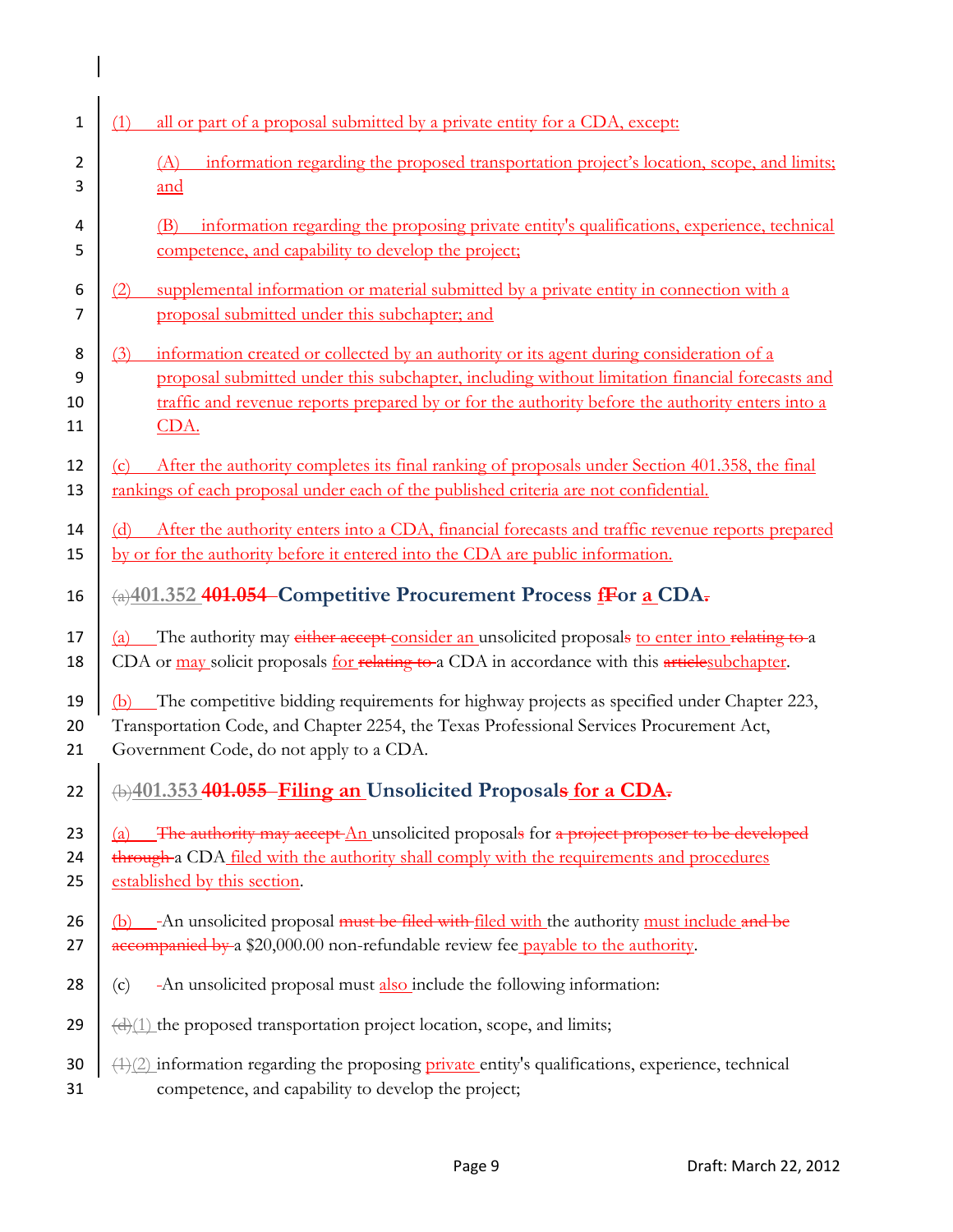- 1  $\left( \frac{2}{3} \right)$  a proposed financial plan for the proposed project that includes, at a minimum:
- 2  $\left( \frac{\langle 3 \rangle (\Lambda)}{\Delta} \right)$  projected project costs: and
- $\overline{3}$  (A)(B) proposed sources of funds; and
- 4 (4) the name and business address of each person and business entity with a substantial interest in 5 the business entity that is the proposing private entity filing the unsolicited proposal, as the 6 terms "business entity" and "substantial interest" are defined under Chapter 171, Government 7 Code, and the name and business address of each consultant or subconsultant the private 8 entity anticipates using if the private entity develops the proposed project the identity of any 9 member of, or proposed subconsultant for, the proposing entity or team who is also 10 **performing work, directly or as a subconsultant, for the authority.**
- 11 (4)**401.354 Review of an Unsolicited Proposal**

12  $\int$   $\langle e \rangle$ (a) An uUnsolicited proposals shall be reviewed by the executive director, who authority staff

13  $\frac{1}{\pi}$  and/or consultants. The staff/consultants may interview, and who may request additional

14 information from, the **proposerproposing private entity**. Based on that its review, the executive

15 director staff will shall make an initial recommendation to the board (or a designated committee

- 16 thereof) on as to whether the board authority should consider authorize further evaluation of the
- 17 unsolicited proposal.
- <span id="page-27-1"></span>18  $(\#)(b)$  If the board authority authorizes further evaluation of an unsolicited proposal, then the board
- 19 | shall direct the executive director to issue authority shall publish a request for qualifications (an
- 20 RFQ) under in accordance with the requirements of Section [401.355.](#page-27-0) Evaluation of proposals
- 21 submitted in response to RFQs shall occur in accordance with the provisions of Section [401.057.](#page-28-0)

# <span id="page-27-0"></span>22 (g)**401.355 401.056 Authority Solicitation of Requests for Qualifications.**

- 23 (a) Under this subchapter, t<sub>t</sub> The authority may solicit proposals for a CDA to develop a
- 24 transportation project or for competing proposals to an unsolicited proposal filed with the authority 25 by issuing  $\frac{\text{and}}{\text{arg}}$  RFQ relating to the  $\frac{\text{a} \text{CDA}}{\text{transportion}}$  project.
- 26 (h)(b) The authority shall publish a RFQ (or a notice advertising the issuance of of availability of a 27 the RFQ) in the *Texas Register* and post it on the authority's website, and shall publish the RFQ on 28 the authority's website.
- 29  $\left( \frac{1}{1} \right)$
- 30  $(\theta)(c)$  An RFQ issued by the authority under this section shall include the following information :
- 31  $\frac{4k}{12}$  a description of the project;
- 32 (2) the information a private entity must provide in response to the RFQ regarding: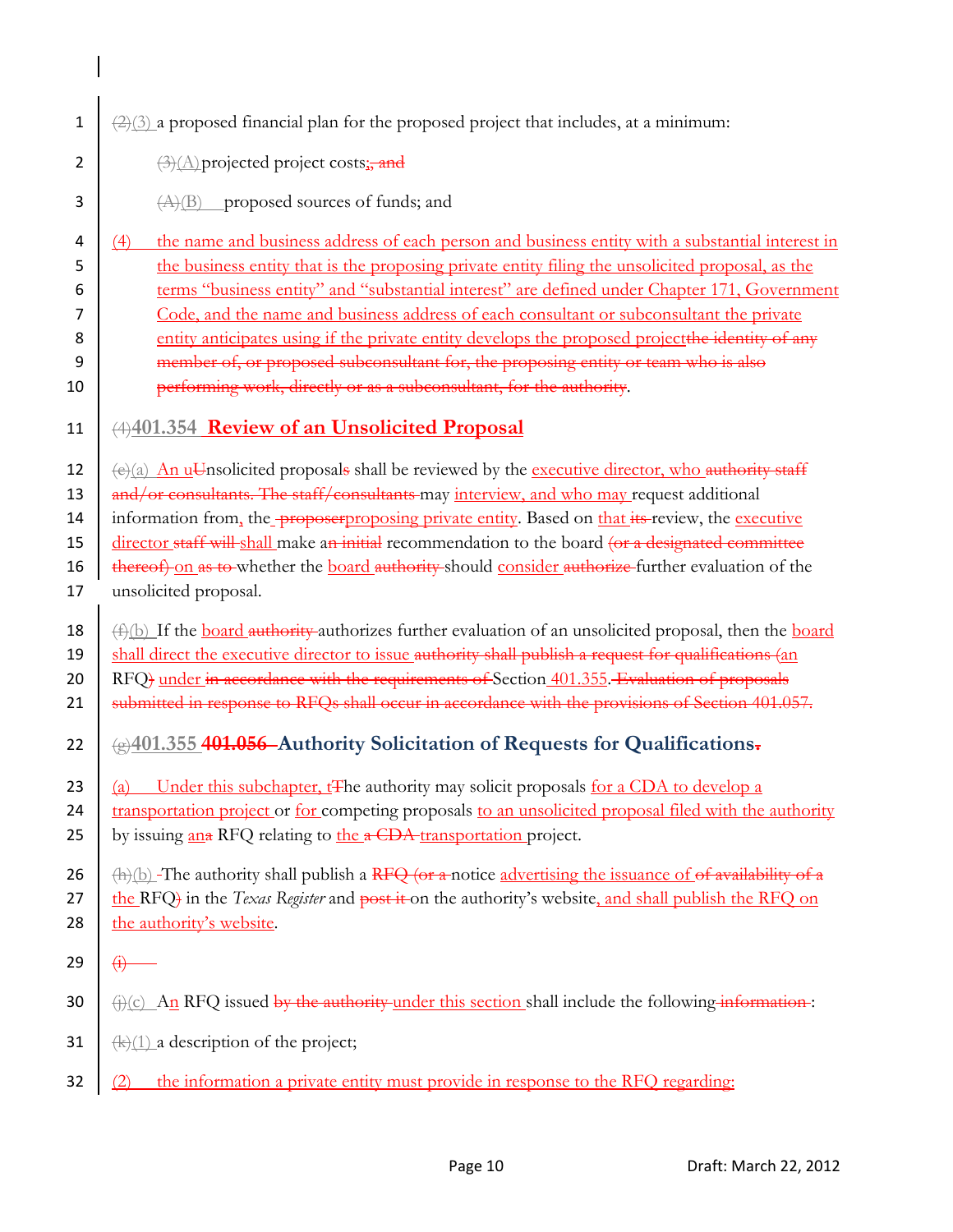<span id="page-28-0"></span>Page 11 Draft: March 22, 2012 4 minimum: (i) projected project costs; and (ii) proposed sources of funds; and  $(1)(3)$  the criteria to be used by the authority to evaluate the proposals received in response to the 8 RFQ;  $\left( \frac{2}{4} \right)$  the relative weight given to the criteria; and  $\left( \frac{3}{5} \right)$  the deadline by which proposals must be received by the authority.  $\left(4\right)$  A proposal submitted in response to  $\frac{4}{\text{an}}$  RFQ issued under this article, or a competing  $\parallel$  proposal submitted in response to a RFQ issued under this sectionSection 401.055(e), must include, 13 at a minimum, the information required to be submitted under Subsection  $(c)(2)$ , and, if the RFQ solicits competing proposals to an unsolicited proposal filed under Section [401.353,](#page-26-0) the fee required 15 by Section  $401.353(b)$ . following: 16 (m) information regarding the proposer's qualifications, experience, technical competence, and **eapability to develop the project;**  $\int$   $\pi$   $\theta$   $\rightarrow$  a proposed financial plan for the proposed project that includes, at a minimum:  $\boxed{(0)}$  projected project costs, and  $\left(\frac{p}{p}\right)$  proposed sources of funds;  $\left( \theta \right)$  such additional information that the authority requests within the RFQ;  $(r)$  the identity of any member of, or proposed subconsultant for, the proposing entity or team 23 who is also performing work, directly or as a subconsultant, for the authority; and  $(\text{S}(d))$  in the case of a competing proposal submitted in response to a RFQ published by the 25 authority after receipt of an unsolicited proposal, a \$20,000 non-refundable proposal review fee. 26 (t)(e) The authority may withdraw the  $\alpha$ -RFQ at any time, and may then publish a new RFQ for a 27 CDA in accordance with this section. (u)**401.356 401.057 Evaluation of the Responses to a Request fFor Qualifications.**

1 (A) the private entity's qualifications, experience, technical competence, and capability to

3 (B) the private entity's proposed financial plan for the proposed project that includes, at a

2 develop the project;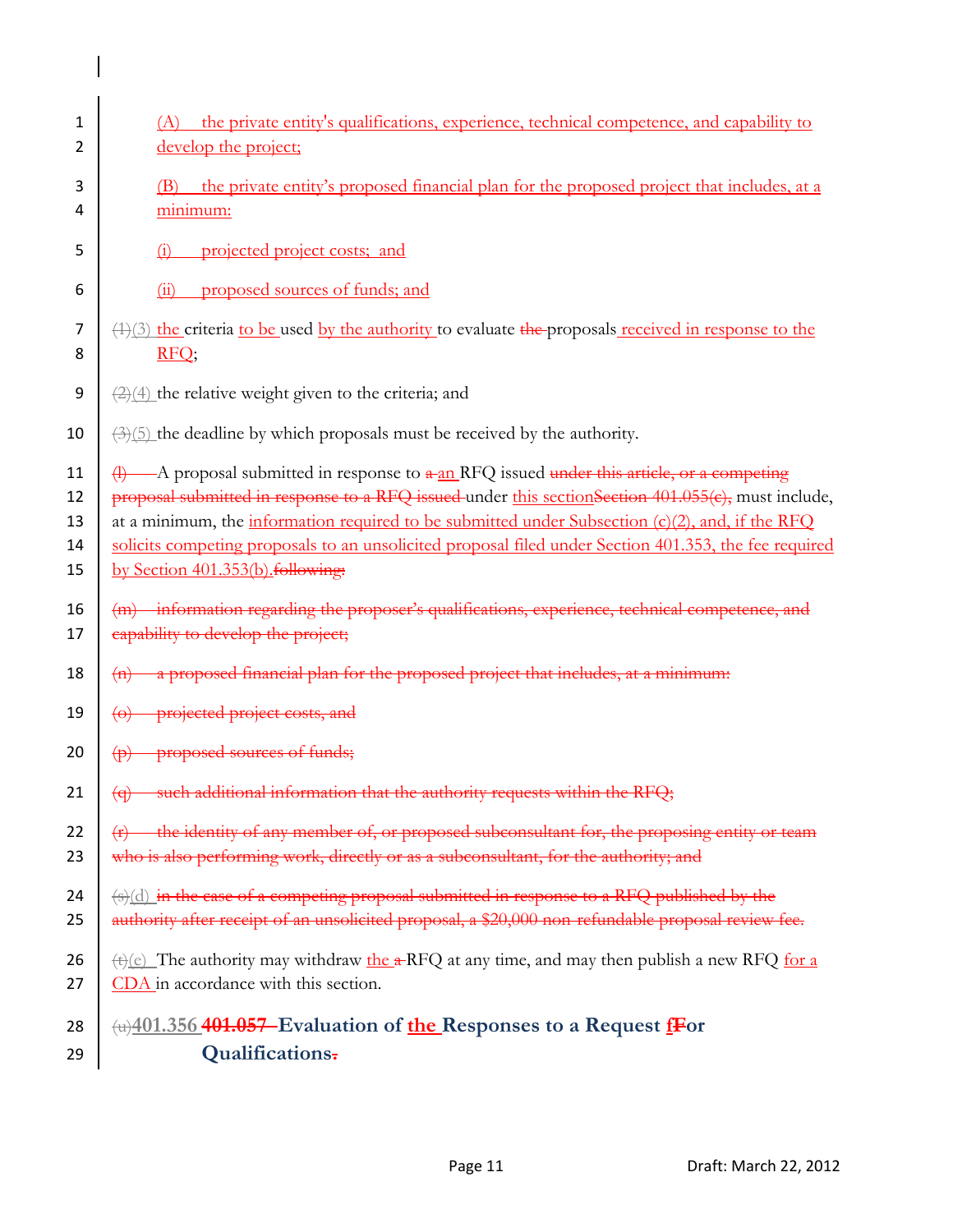<span id="page-29-0"></span>

| 1<br>2 | $\forall x \in \mathbb{R}$ The executive director authority shall review each responses received to an RFQ issued under<br>submitted in accordance with Section 401.057401.355 based on the criteria and relative weighting |
|--------|-----------------------------------------------------------------------------------------------------------------------------------------------------------------------------------------------------------------------------|
| 3      | established in described in the RFQ. The authority shall evaluate all proposals received, and shall                                                                                                                         |
| 4      | determine which proposers will qualify to submit detailed proposals in accordance with the                                                                                                                                  |
| 5      | requirements of Section 401.058. The executive director authority may include an interview as part                                                                                                                          |
| 6      | of the its review evaluation process.                                                                                                                                                                                       |
| 7      | (b) After completing the review, the executive director shall make a recommendation to the board                                                                                                                            |
| 8      | on whether the board should consider further evaluation of a CDA for the project.                                                                                                                                           |
|        |                                                                                                                                                                                                                             |
| 9      | (c) If the board decides to proceed with further evaluation of a CDA for the project, the board                                                                                                                             |
| 10     | shall direct the executive director to issue a request for detailed proposals (an "RFDP") under                                                                                                                             |
| 11     | Section 401.357 The authority must qualify at least two private entities to submit.                                                                                                                                         |
| 12     | (d) If the authority has received and reviewed more than one proposal from a private entity under                                                                                                                           |
| 13     | Section 401.353, Section 401.355, or both, the board shall qualify at least two private entities to                                                                                                                         |
| 14     | respond to the RFDP issued under Section 401.357 detailed proposals in accordance with the                                                                                                                                  |
| 15     | procedures under Section 401.058, unless the authority does not receive more than one (1) proposal                                                                                                                          |
| 16     | in response to a RFQ.                                                                                                                                                                                                       |
|        |                                                                                                                                                                                                                             |
| 17     | $(\mathbf{w})(e)$ -If only one $(1)$ -private entity has filed a proposal with the authority under this subchapter,                                                                                                         |
| 18     | responds to a RFQ (or no entity submits a response to a RFQ issued after receipt of an unsolicited                                                                                                                          |
| 19     | proposal) the board authority may request a response from the sole private entity to an RFDP issued                                                                                                                         |
| 20     | under Section 401.357a detailed proposal from, and may attempt to negotiate a CDA with, the sole                                                                                                                            |
| 21     | proposer.                                                                                                                                                                                                                   |
|        |                                                                                                                                                                                                                             |
| 22     | <b>(x)</b> 401.357 401.058 Requests for Detailed Proposals.                                                                                                                                                                 |
| 23     | Before issuing an RFDP, the authority may solicit input from all private entities qualified<br>(a)                                                                                                                          |
| 24     | under Section 401.356 and from any other person.                                                                                                                                                                            |
|        |                                                                                                                                                                                                                             |
| 25     | (b) The authority shall issue an request for detailed proposals (RFDP) from to all private entities                                                                                                                         |
| 26     | proposers-qualified under in accordance with Section 401.356-401.057. The authority shall mail or                                                                                                                           |
| 27     | hand deliver the a-RFDP directly to the private entity proposer's main address as designated in the                                                                                                                         |
| 28     | response to the RFQ, and such                                                                                                                                                                                               |
| 29     | $\frac{f(x)}{f(x)}$ The RFDP must contain the following information-:                                                                                                                                                       |
| 30     | instructions for preparing the proposal and the items included therein;<br>(1)                                                                                                                                              |
| 31     | the criteria to which will be used by the authority to evaluate the detailed proposals, including<br>(2)                                                                                                                    |
| 32     | factors related to:                                                                                                                                                                                                         |
|        |                                                                                                                                                                                                                             |
| 33     | oversight of the toll project;<br>(A)                                                                                                                                                                                       |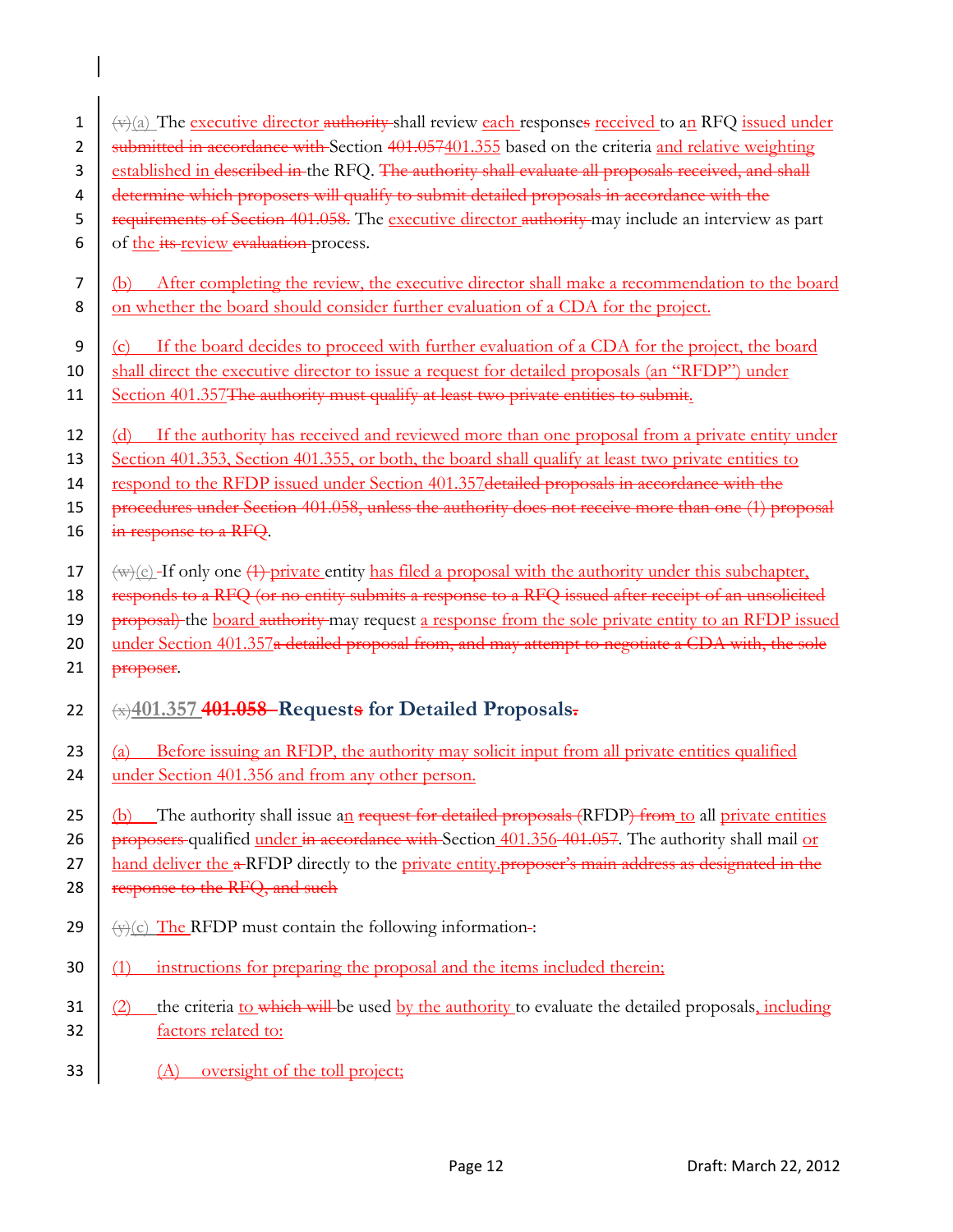- 1 (B) maintenance and operations costs of the toll project;
- 2 (C) the structure and rates of tolls;
- 3 (D) economic development impacts of the toll project;
- 4 (E) benefits and impacts of the toll project; and
- $5 \left( \frac{(A)(F)}{F} \right)$  any other factors the authority determines appropriate;
- 6 ( $\frac{B(3)}{B}$  the relative weight to be given to the criteria;
- 7 (4) a stipulated amount to be paid to unsuccessful proposers subject to Section [401.362,](#page-33-0) if any, 8 including any terms and conditions relating to payment of the stipulated amount;
- 9 ( $\frac{2}{5}$ ) the general form of a CDA sought by the authority, including any matters relating to the CDA 10 the authority considers advantageous to the authority; -and
- 11  $(\frac{3}{6})$  the deadline date and time by which the detailed proposals must be received by the authority.

12  $\left( \frac{\alpha}{\alpha} \right)$  An RFDP under this articlesubchapter may require the private entity proposers to provide 13 **additional information relating to the following:** 

- 14  $\frac{1}{(aa)(1)}$  the private entity's proposer's qualifications and demonstrated technical competence;
- 15  $(\oplus 2)$  the feasibility of developing the project as proposed;
- 16  $\left( \frac{2}{3} \right)$  detailed engineering or architectural designs;
- 17  $\left( \frac{3}{4} \right)$  the private entity's proposer's ability to meet schedules;
- 18  $(4)(5)$  costing methodology; and
- 19 (6) any other information the authority considers relevant or necessary to fully assess the private 20 entity's proposal project.
- 21  $(\frac{5}{e})$  The RFDP may require a responding private entity to submit a sealed technical proposal and a 22 separate, sealed cost proposal.
- 23 (bb) $(f)$  The authority may withdraw an RFDP at any time-prior to the submission deadline for
- 24  $\frac{1}{2}$  detailed proposals. In such event the authority shall have no liability to a private the entityies chosen
- 25 to submit a detailed proposals, except as may be specified in the RFDP regarding a stipulated
- 26 amount offered under Subsection (c)(4) and Section [401.362.](#page-33-0)
- 27  $\left($  (ec) In developing and preparing to issue a RFDP in accordance with Section [401.058,](#page-29-0) the
- 28 authority may solicit input from entities qualified under Section [401.057](#page-28-0) or any other person.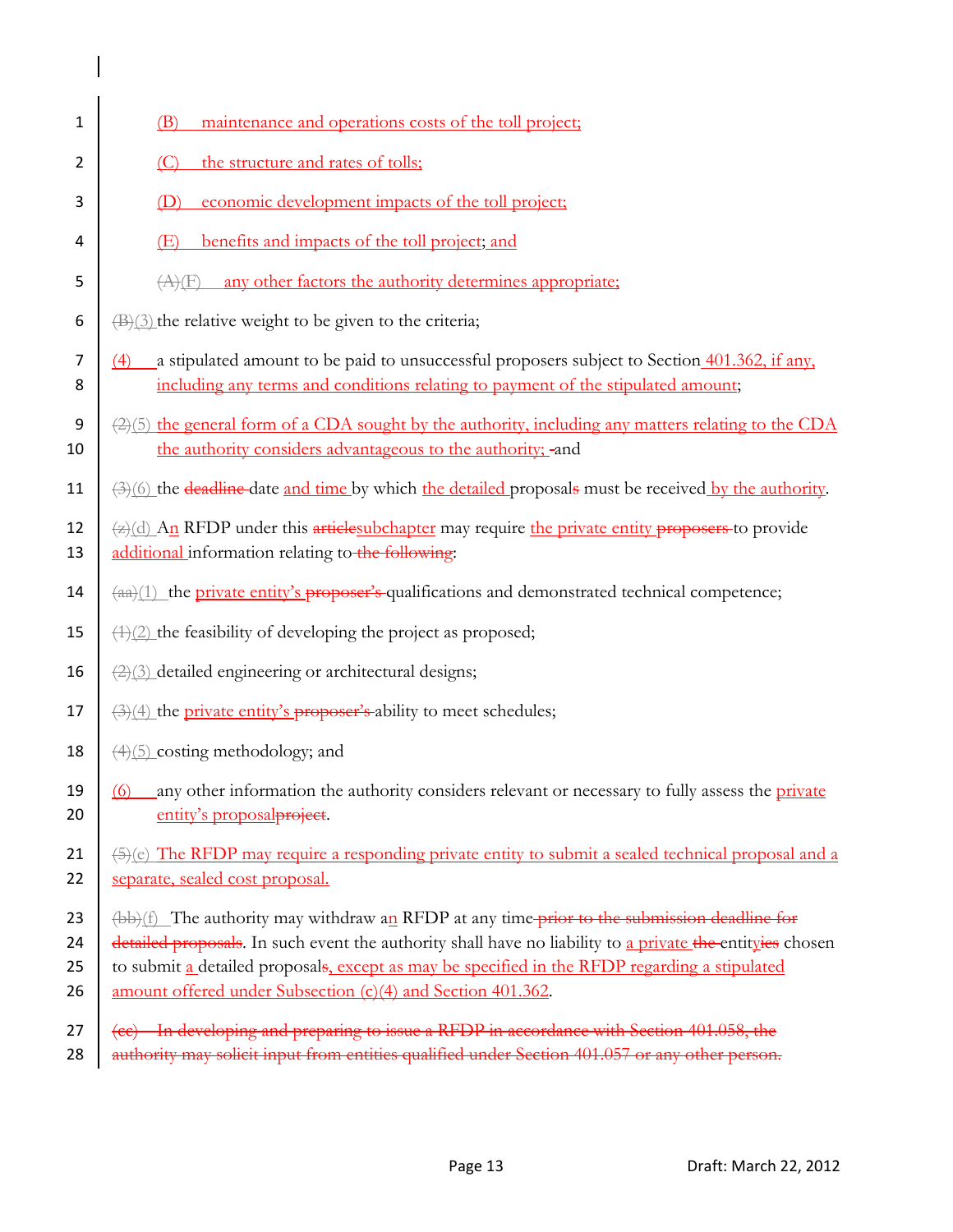1  $\left(\frac{dd}{g}\right)$  After the authority has issued ana RFDP under this sectionSection [401.058,](#page-29-0) the authority 2 may solicit input from the proposers regarding alternative technical concepts.

# <span id="page-31-0"></span>3 (ee)**401.358 401.059 Evaluation and Ranking of Detailed CDA Proposals.**

4 The authority shall evaluate and rank each detailed proposal received based on the criteria described 5 in the RFDP and shall identify the *private entity* proposer-whose proposal offers the best value to  $6$  the authority. The authority may interview the *private entities proposers* as part of its evaluation 7 process.

#### <span id="page-31-1"></span>8 **401.359 401.060 Post-Submissions Discussions.**

9 (a) After the authority has evaluated and ranked the detailed proposals in accordance with Section 10 [401.059401.358,](#page-31-0) the authority may enter into discussions with the private entity proposer whose

11 proposal offers the apparent best value provided, that  $f_{\text{The}}$  discussions under this section shall must 12 be limited to

- 13 (1) incorporation of aspects of other detailed proposals for the purpose of achieving the overall 14 best value for the authority $\frac{1}{2}$
- 15 (2) clarifications and minor adjustments in scheduling, designs, operating characteristics, cash 16 flow, and similar items; and
- 17  $\left( \frac{f(f)}{f} \right)$ -other matters that have arisen since the submission of the detailed proposal.

18  $\int \frac{1}{\epsilon} \frac{f(x)}{g(x)}$  If at any point in discussions under S subsection (a), it appears to the authority that the

19 highest- ranking proposal will not provide the authority with the overall best value, the authority

20 may end discussions with the highest-ranking private entity and enter into discussions with the

- 21 private entity proposer submitting the next-highest ranking proposal.
- 22  $\int$   $(\text{hh})(\text{c})$  If, after receipt of detailed proposals, the authority determines that development of a project

23 through a CDA is not in the best interest of the authority, or the authority determines for any other

- 24  $\vert$  reason that it does not desire to continue the procurement,  $t$  The authority may withdraw a request
- 25 issued under Section [401.357](#page-29-0) at any time. The authority may then publish a new request for
- 26 competing proposals and qualifications under Section [401.355.](#page-27-0)terminate the process and, in such
- 27 event, it shall not be required to negotiate a CDA with any of the proposers.

# 28 (ii)**401.360 401.061 Negotiations for CDA.**

29  $\int$   $\left(\frac{1}{11}\right)(a)$  Subsequent to the discussions conducted pursuant to Section [401.060401.359](#page-31-1) and provided

30 the authority has not terminated or withdrawn the procurement, the authority and the highest-

31 ranking proposer shall attempt to negotiate the specific terms of a CDA.

- $32$  (kk)(b) The authority shall prescribe the general form of the CDA and may include any matter
- 33 therein considered advantageous to the authority.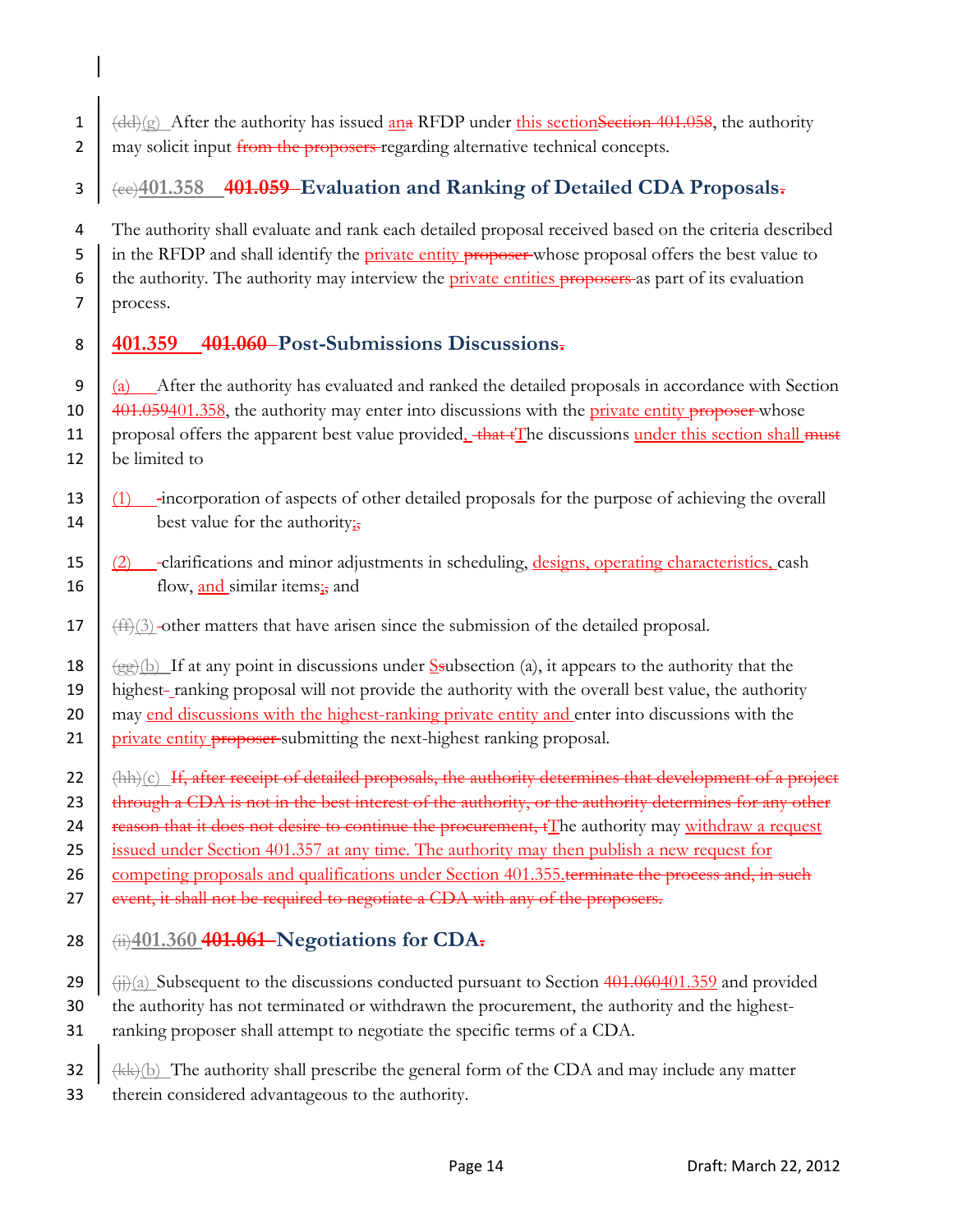1  $\frac{dH}{dx}$  The authority may establish a deadline for the completion of negotiations for a CDA. If an 2 agreement has not been executed within that time, the authority may terminate the negotiations, or, 3 at its discretion, may extend the time for negotiating an agreement.

- $4 \mid \frac{\text{(mm)}(d)}{\text{mm}}$  In the event an agreement is not negotiated within the time specified by the 5 authority, or if the parties otherwise agree to cease negotiations, the authority may commence 6 negotiations with the second-ranked proposer or it may terminate the process of pursuing a CDA
- 7 for the project which is the subject of the procurement process.

 $8 \frac{(\text{nm})}{\text{Mott}}$  Notwithstanding the foregoing, the authority may terminate the procurement process,

9 including the negotiations for a CDA, at any time upon a determination that continuation of the

10 process or development of a project through a CDA is not in the authority's best interest. In such

11 event, the authority shall have no liability to any proposer other than paying the stipend in

12 accordance with the terms of Section [401.362](#page-33-0) if detailed proposals have been submitted to the

- 13 | authority.
- 14  $(\Theta \Theta)(e)$

# 15 (pp) **401.062 CDA Projects with Private Equity Investment.**

- 16  $\frac{1}{16}$  (qq) If a project to be developed through a CDA involves an equity investment by the proposer, 17  $\parallel$  the terms to be negotiated by the authority and the proposer may include, but shall not be limited to:
- 18  $\frac{1}{r}$  methods to determine the applicable cost, profit, and project distribution between the 19 **proposer and the authority;**
- 20  $(1)$  reasonable methods to determine and clarify toll rates or user fees;
- 21  $(2)$  acceptable safety and policing standards; and
- 22  $\left(3\right)$  other applicable professional, consulting, construction, operational and maintenance 23 standards, expenses and costs.
- 24  $($   $\sqrt{(ss)}$  The authority may only enter into a CDA with private equity investment if the project which
- 25  $\parallel$  is the subject of the CDA is identified in TxDOT's unified transportation program or is located on a 26 **transportation corridor identified in a statewide transportation plan.**
- 27  $\left| \right|$  (tt) The authority may not incur a financial obligation for a private entity that constructs,
- 28 maintains, or operates a transportation project. A CDA must include a provision authorizing the
- 29 authority to purchase the interest of a private equity investor in a transportation project.
- 30 (uu)**401.361 401.063 Authority Property Subject to a CDA.**
- 31 (a) A transportation project (excluding a public utility facility) that is the subject of a CDA is 32 | public property and belongs to the authority,.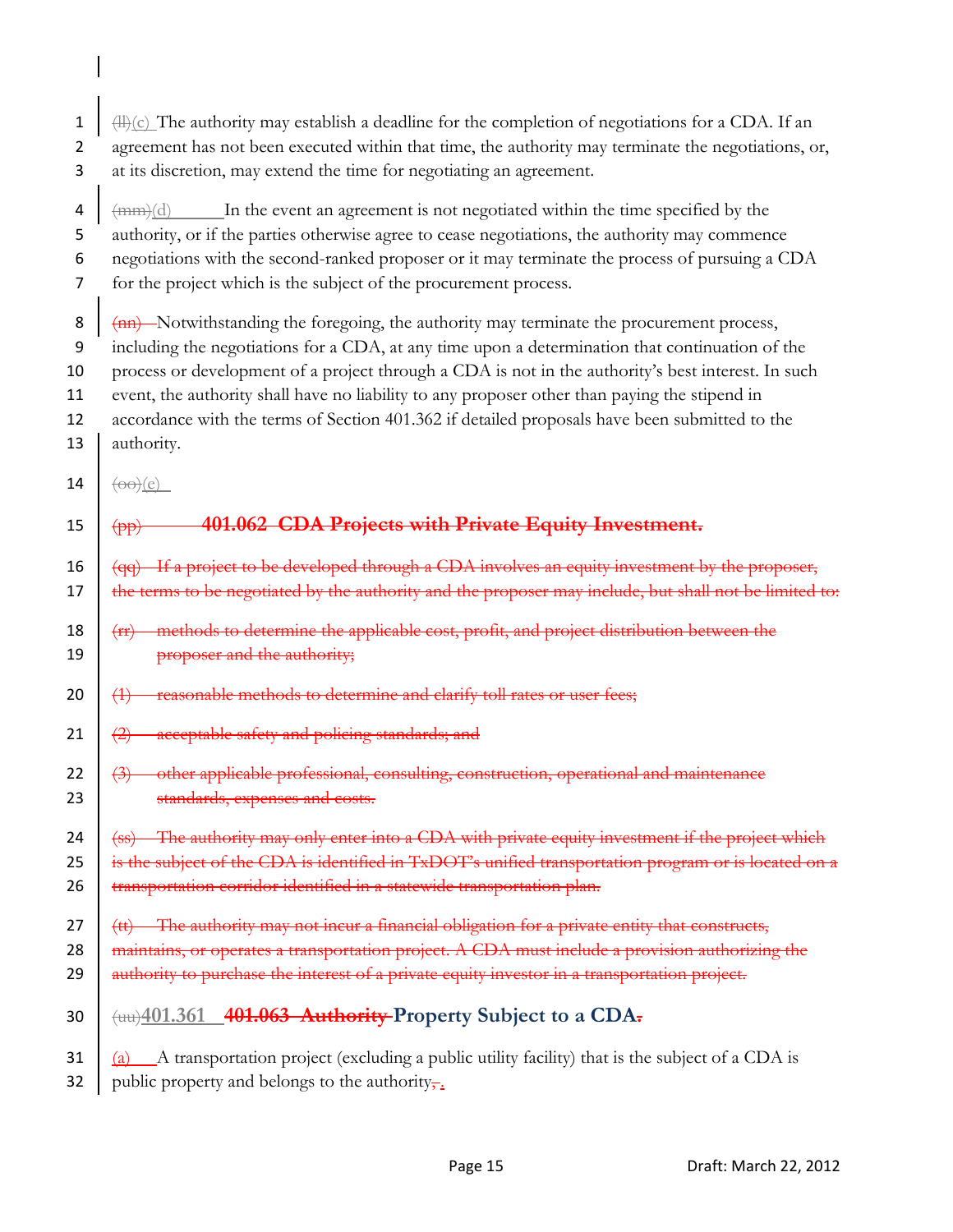1 (vv)(b) provided that  $fI$ he authority may lease rights-of-ways, grant easements, issue franchises, licenses, permits or any other lawful form of use to enable a private entity to construct, operate, and maintain a transportation project, including supplemental facilities. At the termination of any such agreement, the transportation project shall be returned to the authority in a state of maintenance deemed adequate by the authority and at no additional cost to the authority.

# <span id="page-33-0"></span>6 (ww)**401.362 401.064 Payment by Authority fFor Submission of Detailed CDA**  7 **Proposals.**

8  $\left(\frac{xx}{xx}\right)$  The authority shall may pay an unsuccessful private entity proposer that submits a detailed 9 proposal in response to an RFDP issued under Section  $401.357$  a stipulated amount of the final 10 contract price for any costs incurred in preparing that detailed proposal. A stipulated Such amount 11 may not exceed the lesser of the amount identified in the RFDP or the value of any work product 12 contained in the proposal that can, as determined by the authority, be used by the authority in the 13 performance of its functions. The use Use by the authority of any design element contained in an 14 unsuccessful detailed proposal is at the sole risk and discretion of the authority and does not confer 15 liability on the recipient of the stipulated amount under this section.

- 16 (b) After payment of  $\underline{a}$  the stipulated amount <u>under Subsection (a)</u>:
- 17 (1)  $\tau$  the authority shall-owns the exclusive rights to, and may make use of any work product 18 contained in, the detailed proposal, including the technologies, techniques, methods, 19 processes, and information contained in the project design; and
- 20  $\frac{1}{\sqrt{y}}(2)$ . In addition, the work product contained in the proposal becomes the property of the 21 authority.
- 22 (1) **401.065 Confidentiality of Negotiations for CDAs.**

23  $(xz)$  The authority shall use its best efforts to protect the confidentiality of information generated

24 and/or submitted in connection with the process for entering into a CDA to the extent permitted by

25 Section 370.307, Transportation Code. The authority shall notify any proposer whose information is

26 Submitted in connection with the process for entering into a CDA is the subject of a Public

27 | Information Act request received by the authority.

#### 28 **401.001401.363 401.066 Performance and Payment Security.**

29 (a) The authority shall require any private entity entering  $\frac{\partial^2 u}{\partial x^2}$  a CDA under this subchapter 30 to provide a performance and payment bond or an alternative form of security in an amount 31 sufficient to:

- 32  $(1)$  insure the proper performance of the agreement; and
- 33  $(2)$  protect: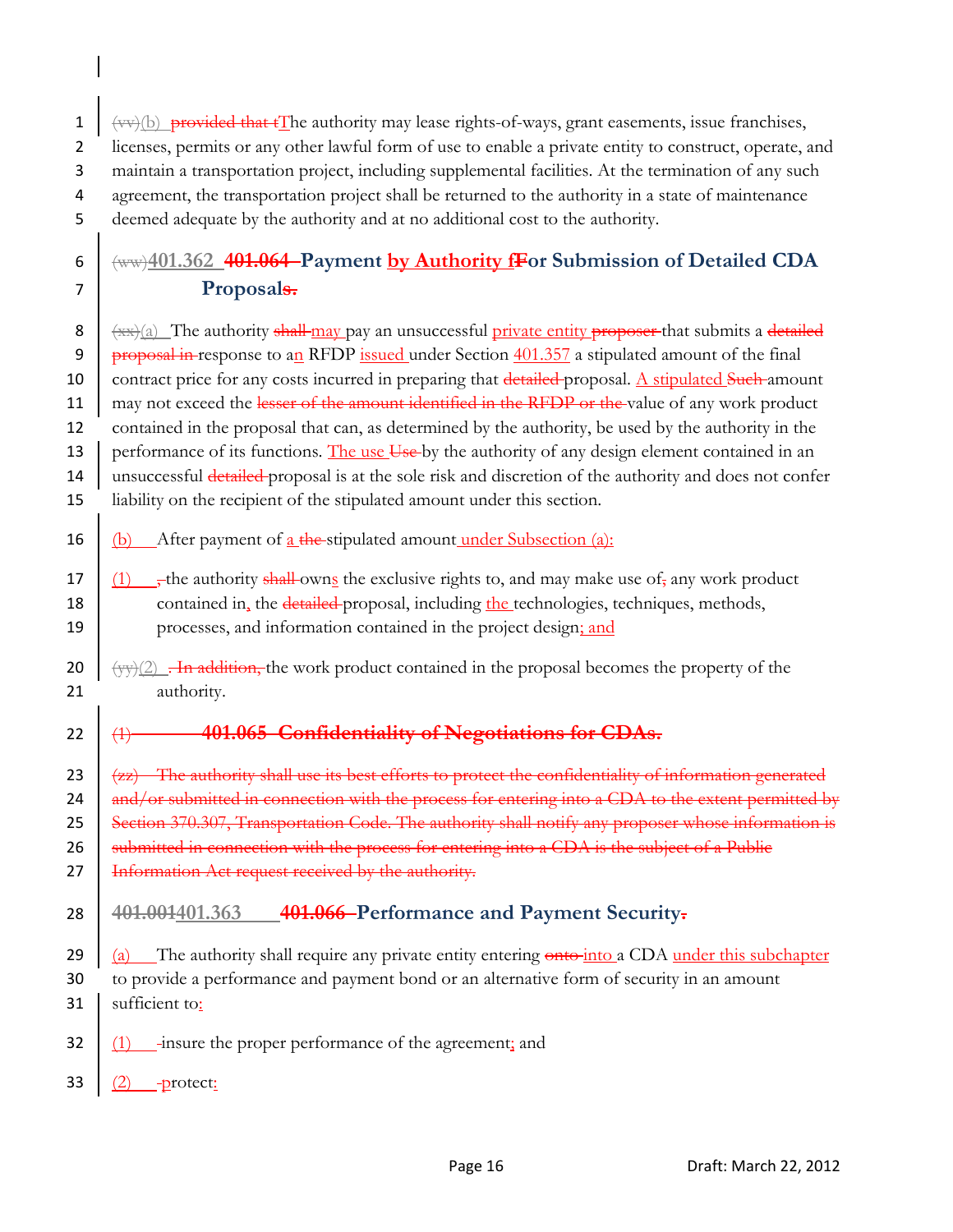- 1  $(A)$  -the authority; and
- 2 (B) payment bond beneficiaries who have a direct contractual relationship with the private 3 entity  $\frac{\text{and } \text{or } a \text{-subcontractors}}{\text{of the private entity } \text{who to } a \text{-subpor or material}}$ .
- $\frac{4}{10}$  (b) A performance and or payment bond or alternative form of security shall be in an amount 5 equal to the cost of constructing or maintaining the project.

6  $\frac{a}{c}$   $\frac{a}{c}$ , provided that if If the authority determines that it is impracticable for a private entity to 7 provide security in the such amount described by Subsection (b), the authority shall set the amount 8 of the bonds or alternative form of security.

- 9 (b)(d) A performance and payment or performance bond or alternative form of security is not
- 10 required for theat portion of a CDA that includes only design or planning services, the performance 11 <u>of preliminary studies, or the acquisition of real property.</u>
- 12  $\left( \epsilon \right)$  An alternative form of security may not be utilized unless requested by the private entity

13 proposing to enter into a CDA. Such request shall include an explanation as to why an alternative

14 form of security is appropriate, the form of alternative security to be utilized, and the benefits and

15 | protections provided to the authority through use of the requested form of alternative security. A

- 16 decision on whether to accept alternative forms of security, in whole or in part, shall be at the sole
- 17 discretion of the authority.

18  $\left( \frac{d}{d} \right)$  A payment or performance bond or alternative form of security is not required for that

- 19  $\parallel$  portion of a CDA that includes only design or planning services, the performance of preliminary
- 20 | studies, or the acquisition of real property.
- 21 (e) In no event may  $\pm$ The amount of the payment security <u>must not</u> be less than the <u>amount of</u> 22  $\frac{1}{2}$  the performance security.
- 23 (f) If the authority prescribes requirements for alternative forms of security, in addition to
- 24 performance and payment bonds the authority may require the following aAlternative forms of 25 security  $\frac{1}{2}$  security  $\frac{1}{2}$  security  $\frac{1}{2}$  security  $\frac{1}{2}$  security  $\frac{1}{2}$  security  $\frac{1}{2}$  security  $\frac{1}{2}$  security  $\frac{1}{2}$  security  $\frac{1}{2}$  security  $\frac{1}{2}$  security  $\frac{1}{2}$  security
- 26  $\left(\bigoplus_{i=1}^{\infty} (1)$  a cashier's check drawn on a financial entity specified by the authority;
- 27  $(4)(2)$  a United . States. bBond or nNote;
- 28  $\left( \frac{2}{2} \right)$  an irrevocable bank letter of credit; or
- 29  $(\frac{3}{4})$  any other form of security determined suitable by the authority.
- 30 **401.364 Review by Attorney General**